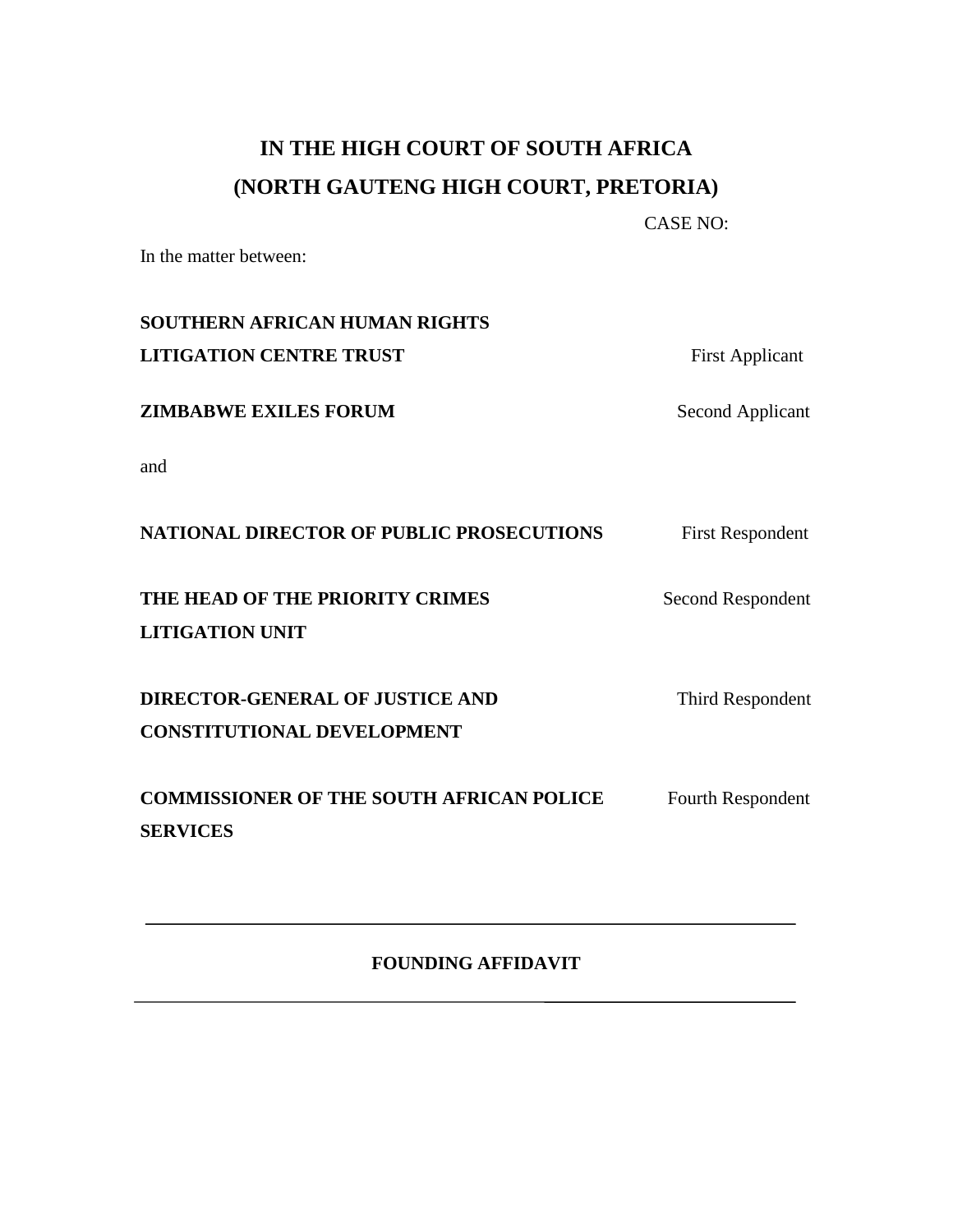# **TABLE OF CONTENTS**

| The First Applicant's final request for a decision and the Respondents' failure and/or refusal to  |
|----------------------------------------------------------------------------------------------------|
|                                                                                                    |
| South Africa's international and domestic commitment to the prosecution of international crimes 31 |
| The Respondents failed to appreciate the nature and extent of their statutory obligations  35      |
| FULL RECORD OF THE IMPUGNED DECISION(S) TO BE DISCLOSED43                                          |
| RELIEF TO BE SOUGHT AT THE HEARING OF THIS MATTER 45                                               |
|                                                                                                    |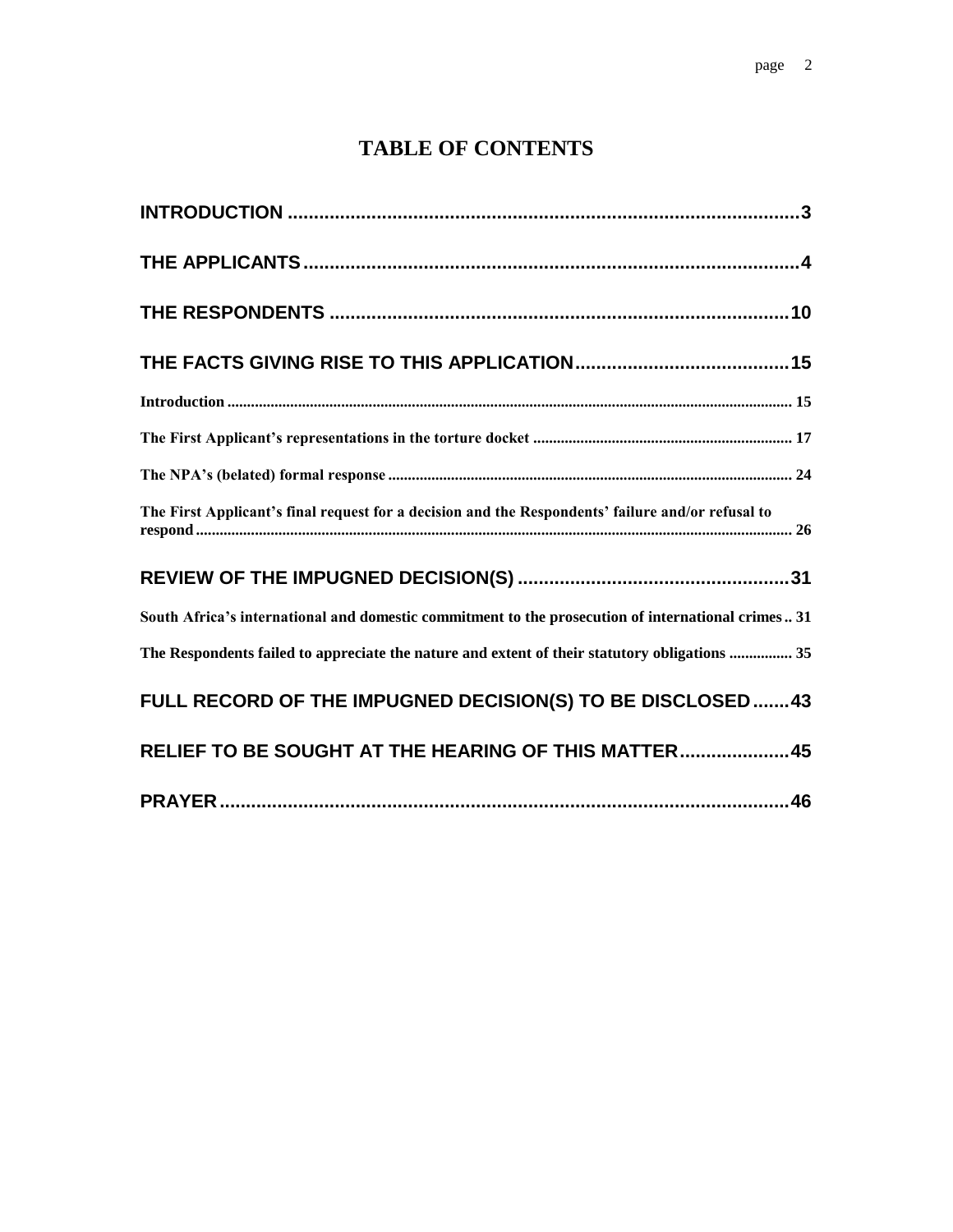## **INTRODUCTION**

I, the undersigned

#### **NICOLE FRITZ**

do hereby make oath and say as follows:-

- 1. I am an adult female South African citizen and make this affidavit on behalf of the First Applicant in these proceedings.
- 2. I am duly authorised to bring this application and to depose to this founding affidavit on behalf of the First Applicant. I attach hereto marked **NF1** a copy of the First Applicant"s Deed of Trust and furthermore attach marked **NF2** a copy of a resolution by the First Applicant"s Board of Trustees authorising the First Applicant to launch this application.
- 3. The Second Applicant has similarly authorised me to bring this application. I attach hereto marked NF3 a copy of the Second Applicant's Constitution and furthermore attach marked NF4 a resolution of the Second Applicant's Board authorising me to launch this application. I furthermore refer to the supporting affidavit of Gabriel Shumba confirming that the Second Applicant associates itself with this application.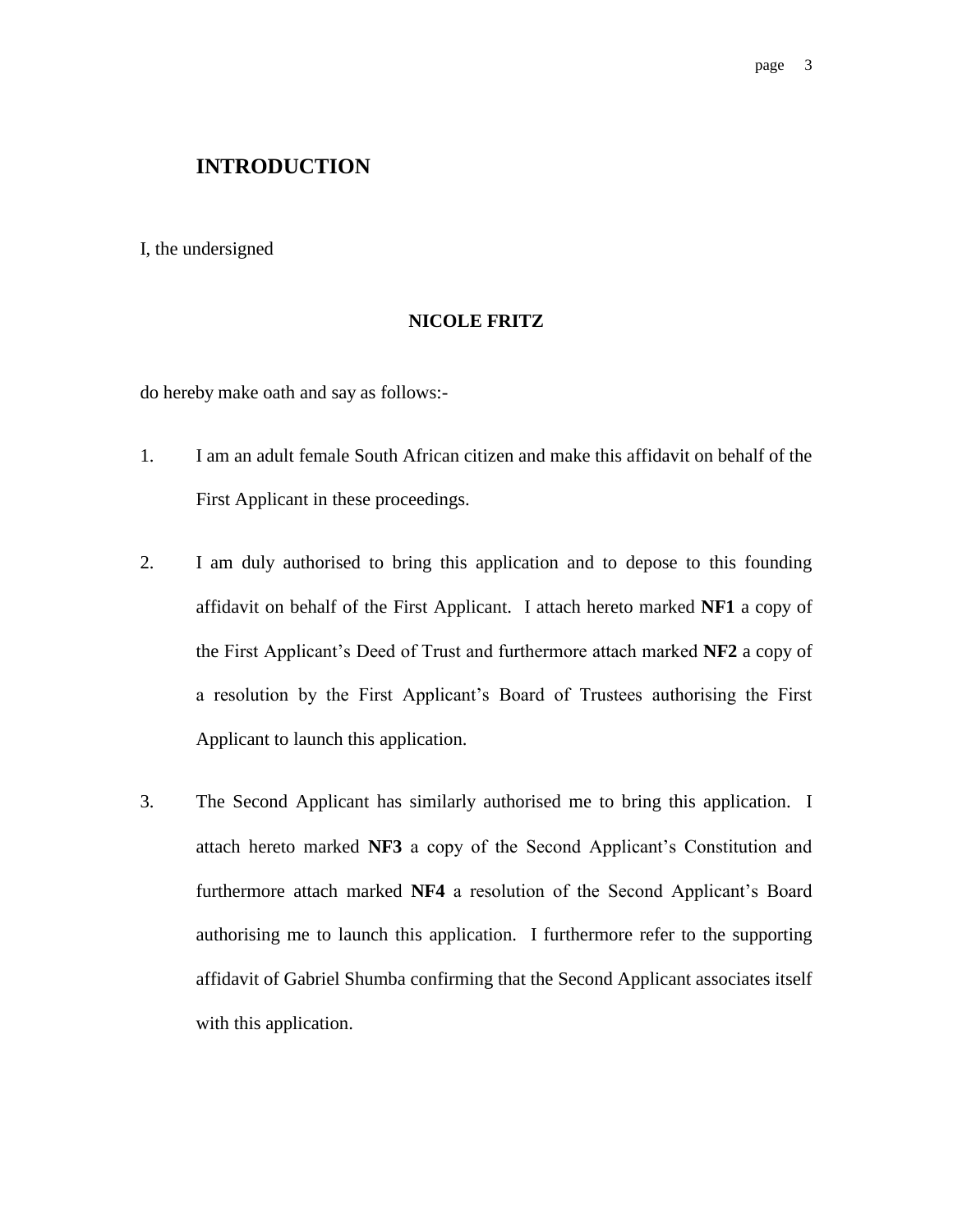4. The facts contained herein are to the best of my knowledge true and correct and are, unless otherwise stated or indicated by the context, within my personal knowledge. Where I make legal submissions, I do so on the basis of advice that the Applicants have received from their legal representatives, which advice I verily believe to be correct.

#### **THE APPLICANTS**

- 5. The First Applicant is **THE SOUTHERN AFRICAN HUMAN RIGHTS LITIGATION CENTRE TRUST**, known as the Southern Africa Litigation Centre (SALC). I am the current director of SALC and have personal knowledge of the facts giving rise to this application.
- 6. SALC is an initiative of the International Bar Association (IBA) and the Open Society Initiative for Southern Africa (OSISA), and it aims to provide support, both technical and financial, to human rights and public interest initiatives undertaken by domestic lawyers within the southern Africa region. SALC"s model is to work in conjunction with domestic attorneys in each jurisdiction who are interested in litigating important cases involving human rights or the rule of law. SALC supports these attorneys in a variety of ways, including, as appropriate, providing legal research, training and mentoring, and monetary support. While SALC aims primarily to provide support on a specific case-by-case basis, its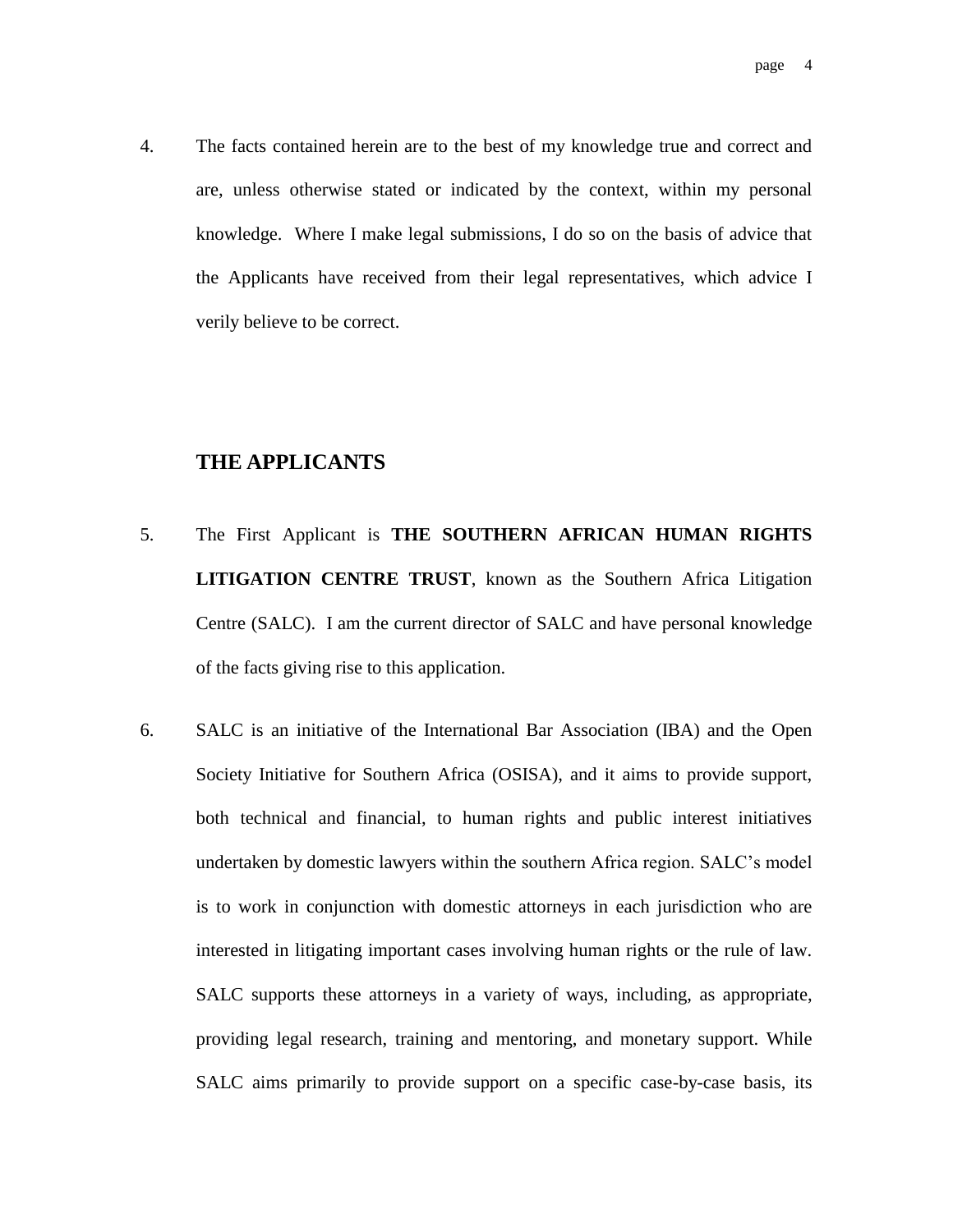objectives also include the provision of training and the facilitation of legal networks within the region.

- 7. For obvious reasons SALC"s attention has in the recent past been directed towards the problems in Zimbabwe, a country which has been and is currently experiencing political and economic crises of catastrophic proportions. Political violence has risen dramatically and state agents have been identified as key perpetrators of violent acts against human rights activists, civil society leaders, and political opposition leaders. Of particular concern to SALC has been the almost total collapse of the rule of law. The magnitude of the crisis together with a corresponding failure on the part of Zimbabwean authorities to introduce any ameliorating or reforming measures has required that SALC consider a variety of initiatives in support of human rights and public interest law defenders.
- 8. One such initiative has been to utilise South Africa"s Implementation of the Rome Statute of the International Criminal Court Act 27 of 2002 ("*the ICC Act*") to request South African authorities to investigate and prosecute individuals in Zimbabwe who are allegedly guilty of torture as a crime against humanity. It is this request and the inappropriate response thereto by the Respondents that is the basis of this application.
- 9. The Second Applicant is the **ZIMBABWE EXILES FORUM**.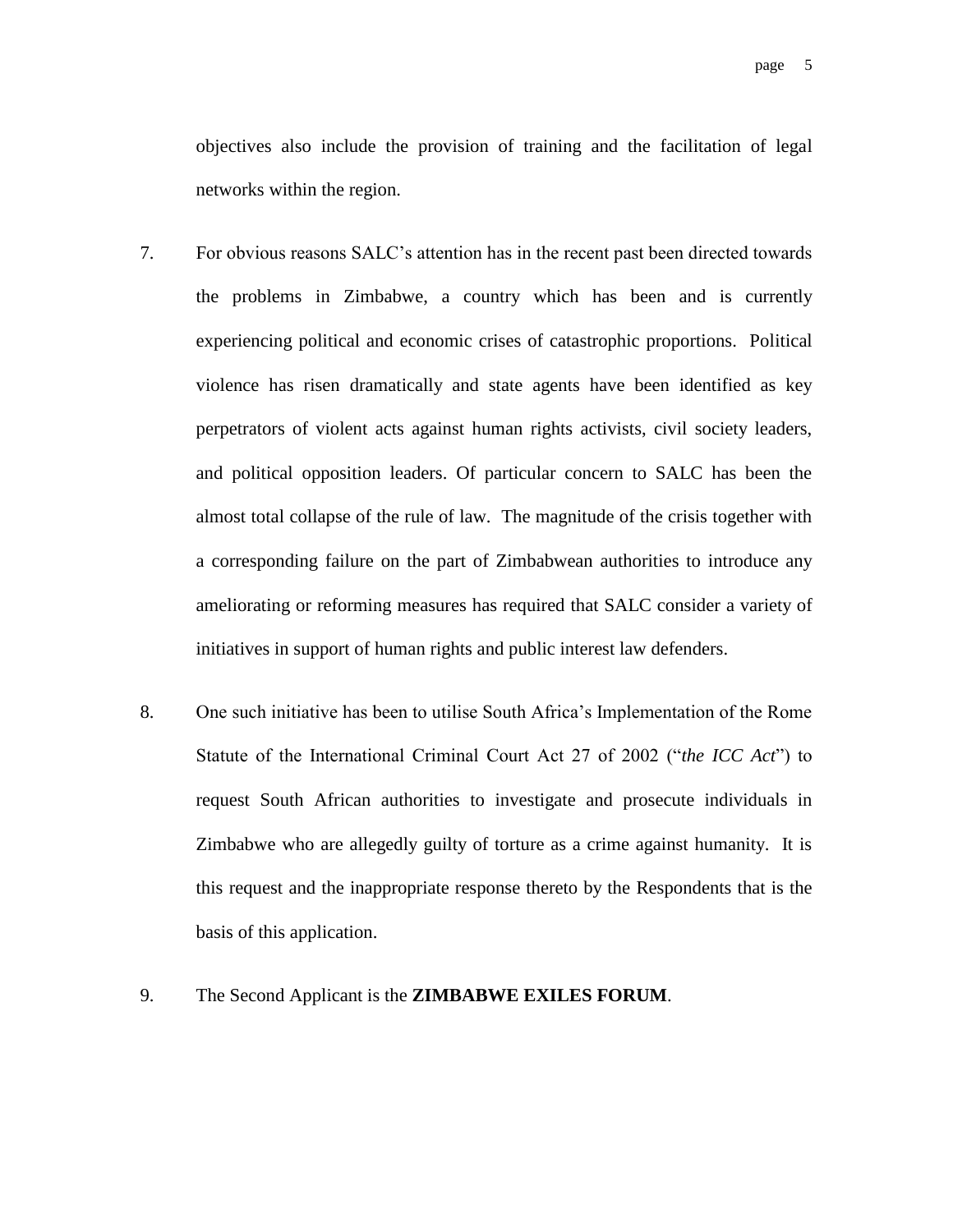- 10. The mission of the Second Applicant is to combat impunity and achieve justice and dignity for victims of human rights violations occurring in Zimbabwe with particular emphasis on the exiled victims.
- 11. The Second Applicant"s interest in the relief sought in this matter appears clearly from its aims and objectives. The Second Applicant seeks to achieve its mission, *inter alia*, by the following:
	- 11.1. Monitoring, documenting and researching violations of the rights of those in exile with a view to working towards their protection
	- 11.2. Assisting victims of human rights abuses occurring in Zimbabwe to obtain access to justice and redress that is ordinarily denied them in Zimbabwe.
	- 11.3. Facilitating the prosecution at regional and international platforms of perpetrators of human rights violations in Zimbabwe, with a view to discouraging impunity.
	- 11.4. Providing any other assistance necessary for the dignity and well-being of all exiles from Zimbabwe, in particular victims of torture, political violence and other human rights abuses.
	- 11.5. Dissuading Zimbabwean exiles from crime.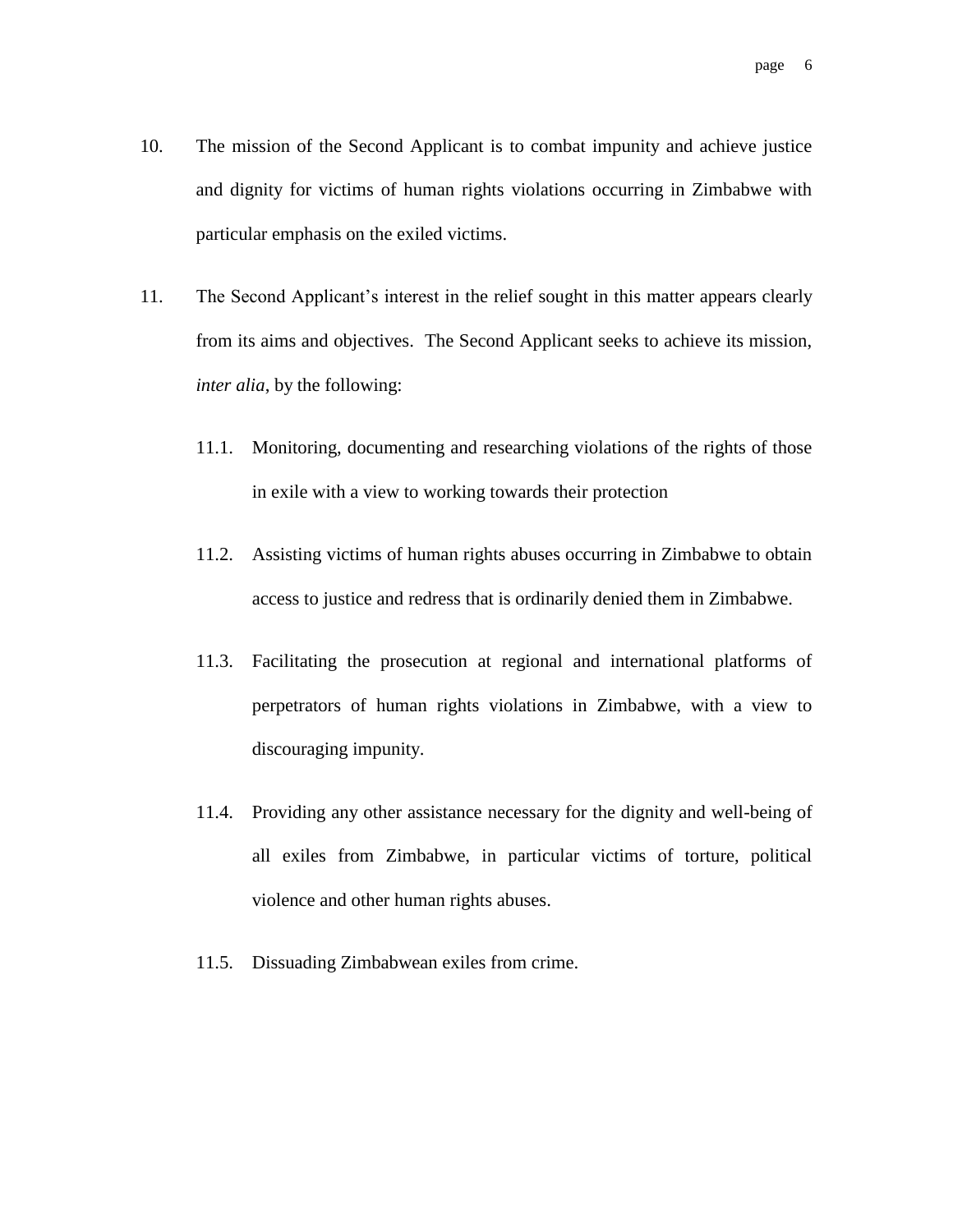- 11.6. Cultivating and fostering a sense of national pride and patriotism among Zimbabwean exiles with a view to facilitating return to Zimbabwe after democracy has been restored.
- 12. I shall refer to the First and Second Applicants collectively as "*the Applicants*" unless the context necessitates otherwise.
- 13. The Applicants bring this application:
	- 13.1. in their own interest in terms of Section 38(a) of the Constitution, 1996 ("*the Constitution*");
	- 13.2. on behalf of and in the interests of the victims of torture in Zimbabwe who cannot act in their own name in terms of Sections 38(b) and (c) of the Constitution;
	- 13.3. in the public interest in terms of Section 38(d) of the Constitution.
- 14. The Applicants have brought this application in their own interests pursuant to their respective aims and objectives (described above) as concerned civil society organisations.
- 15. Furthermore, I submit that torture as a crime against humanity is one of the most universally condemned offences, the prohibition of which is regarded as a norm of *jus cogens* under international law (a peremptory norm from which no derogation is permitted). Because torturers are considered under international law to be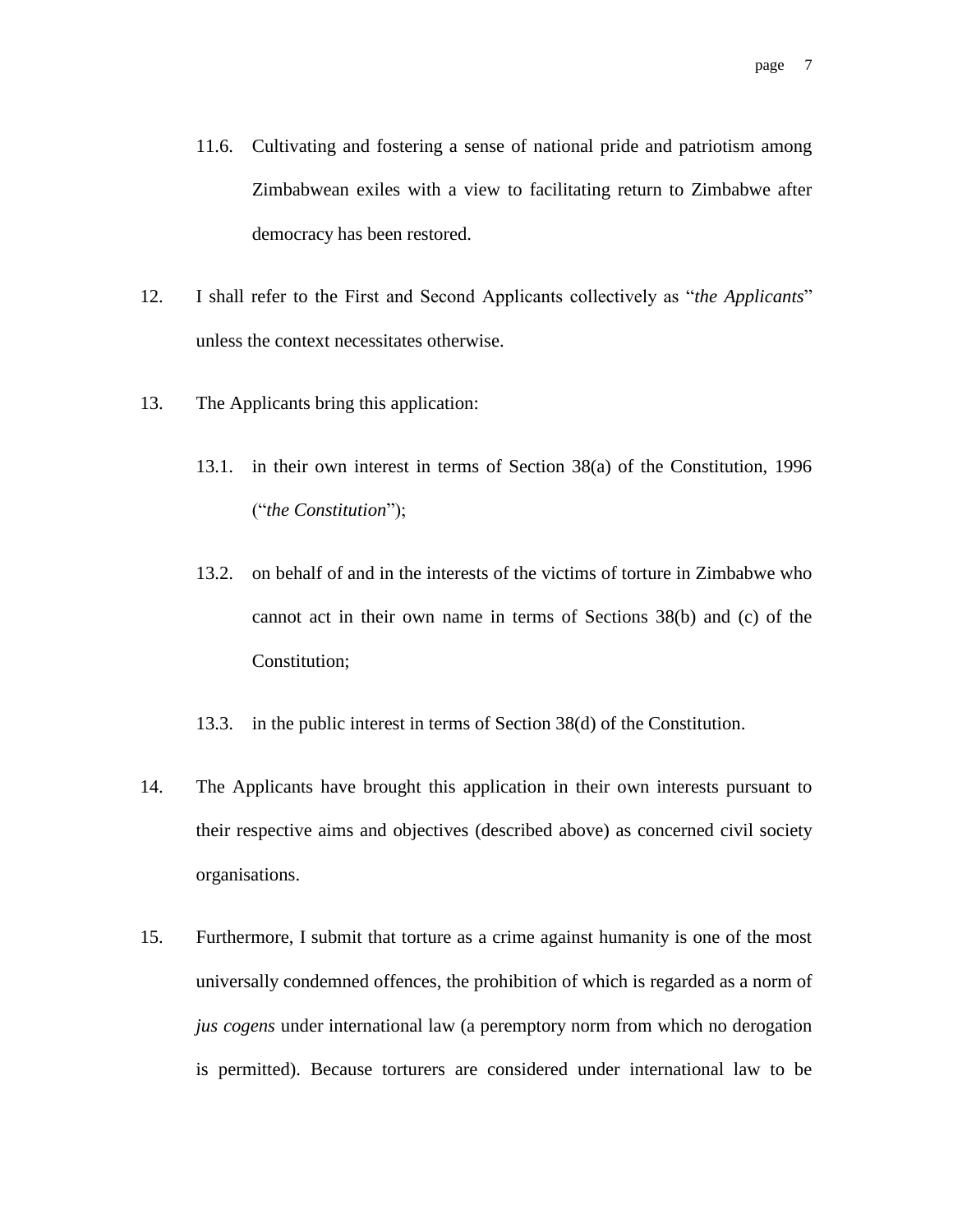enemies of all humankind (*hostes humani generis*), the Applicants have an interest in the prohibition of torture and the apprehension of torturers.

- 16. I furthermore submit that the victims of torture identified in the torture docket to which I refer below are manifestly vulnerable individuals who rely on public interest groups such as the Applicants for the protection and vindication of their rights, and who cannot (primarily for fear of reprisal) assert claims in their individual names. Indeed, I point out below that there is a continuing concern for the safety of the victims in Zimbabwe, such that their confidentiality requires protecting through erasing reference to their names in these application papers.
- 17. The Applicants also bring this application in the public interest.
	- 17.1. One of the reasons this application is brought is out of the public interest concern that without effective prosecution of those guilty of torture as a crime against humanity in Zimbabwe there is a risk of South Africa becoming a safe haven for torturers who may travel here freely with impunity.
	- 17.2. The South African public feels the destabilising effects of the Zimbabwean crisis and effective measures, as are available to the National Prosecuting Authorities and the Police Services, addressing the widespread impunity which is sadly a characteristic of the crisis may help stem the fallout and its effects.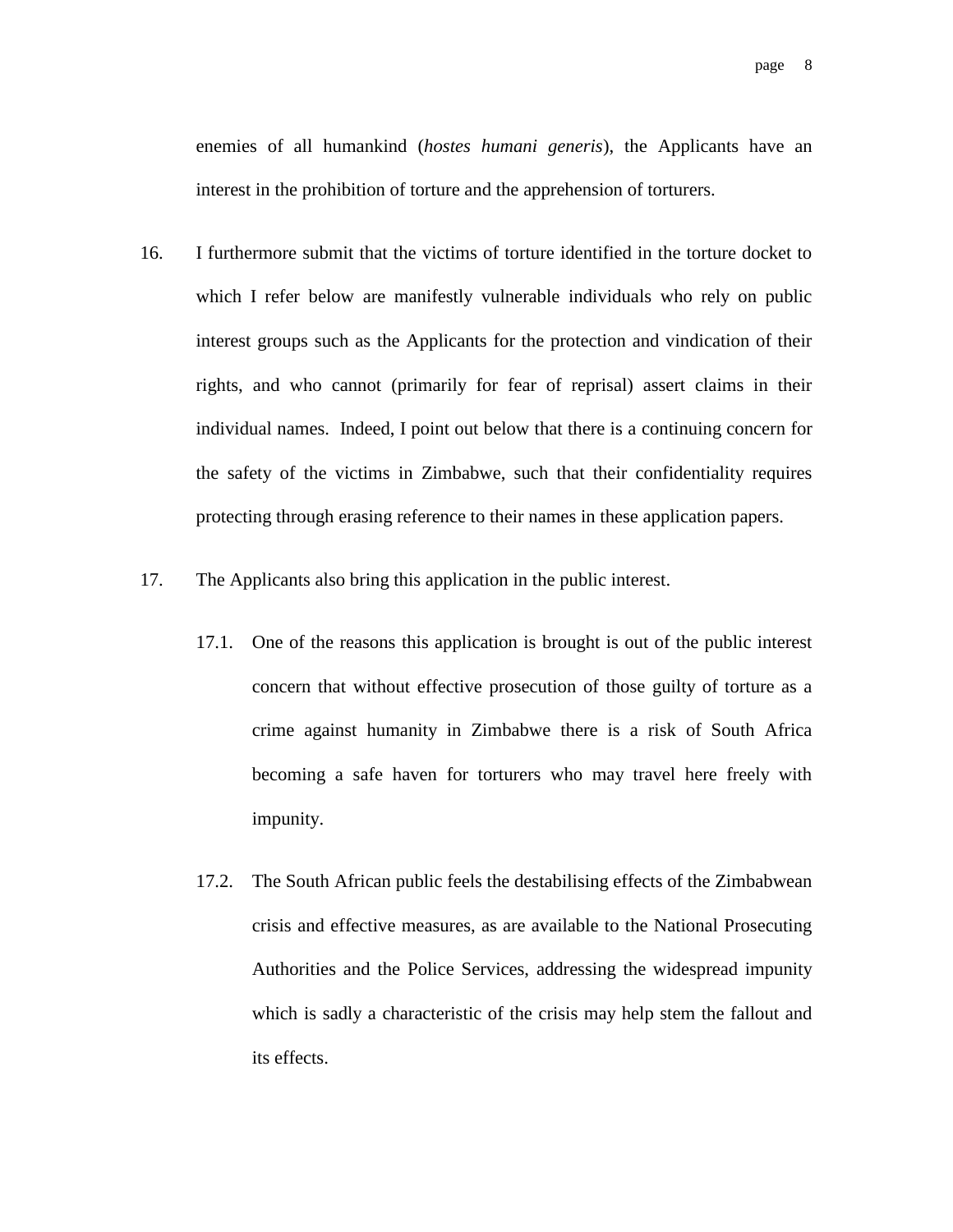- 17.3. As the existence, aims and objectives of the Second Applicant affirms, political violence and intimidation has compelled many Zimbabweans to flee that country for South Africa. These Zimbabwean exiles – as refugees and as residents – now constitute an important part of the South African public and it is evidently in their interest that accountability be sought for those responsible for crimes of international concern in Zimbabwe.
- 17.4. It is in the public interest that South Africa comports itself in a manner befitting this country"s status as a responsible member of the international community and that it would do so by seeking to hold accountable those responsible for crimes that shock the conscience of all humankind and by fulfilling the responsibility to protect doctrine, and acting to avert the further commission of crimes against humanity in circumstances where the directly implicated state is manifestly failing to protect its population.
- 18. The Applicants thus assert a public interest in South Africa complying with its international and domestic legal obligations to act against the perpetrators of international crimes.
- 19. In the circumstances, I submit that the degree of vulnerability of the people affected, the nature of the rights said to be infringed, the consequences of the infringement of those rights, and the egregiousness of the conduct complained of, make it plain that the Applicants are entitled to bring this application in their own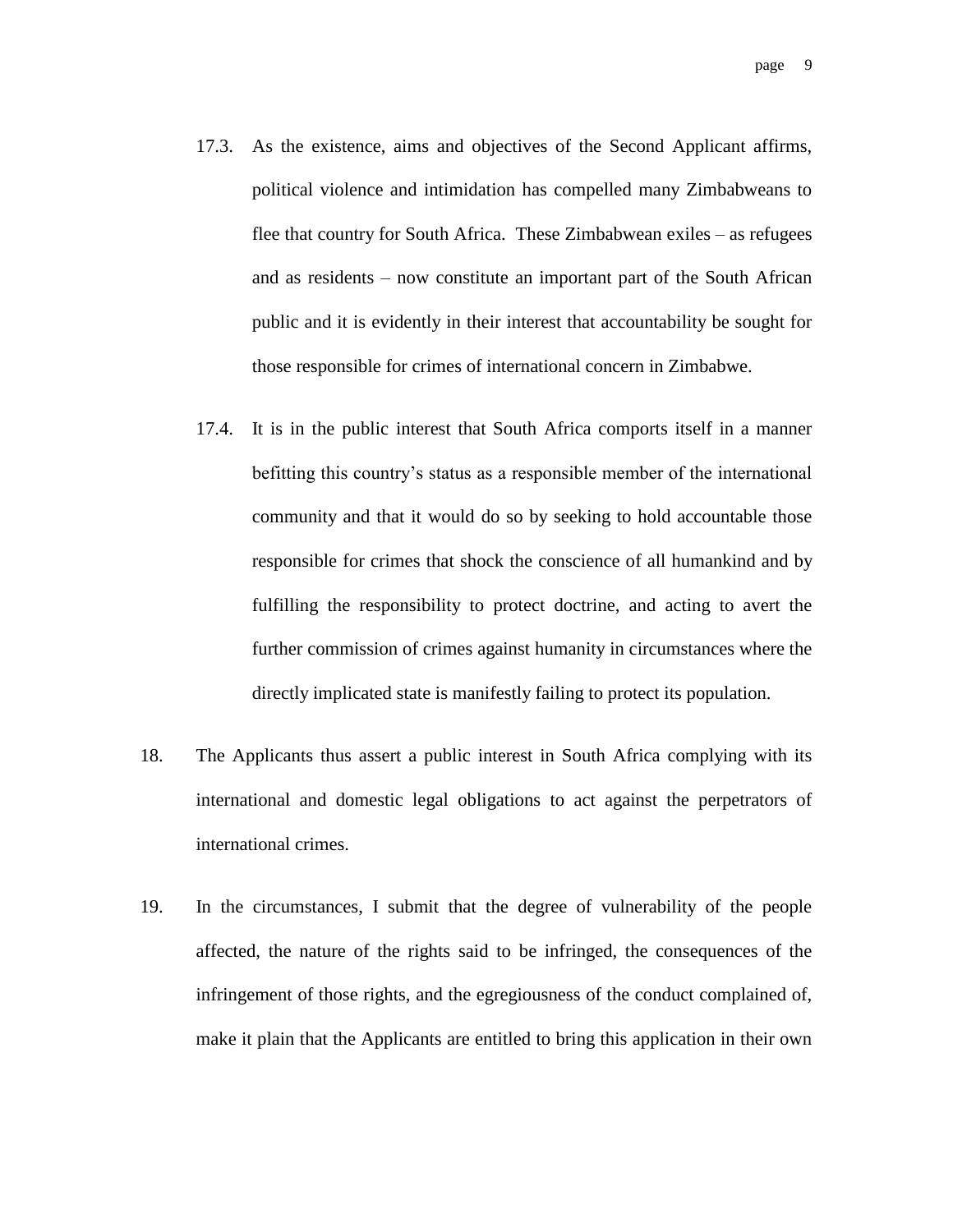interests, in the interests of the affected individuals who are otherwise unable to act in their own name, and the public interest.

#### **THE RESPONDENTS**

- 20. The First Respondent is **THE NATIONAL DIRECTOR OF PUBLIC PROSECUTIONS**. He is cited in his official capacity as such by virtue of the provisions of Uniform Rule of Court 53(1).
	- 20.1. Under section 179 of the Constitution, it is the First Respondent who is the head of the National Prosecuting Authority ("*the NPA*"), and the NPA has the power and duty to institute criminal proceedings on behalf of the State.
	- 20.2. Furthermore, under the ICC Act, section 5(1) stipulates that "*[n]o prosecution may be instituted against a person accused of having committed [an international crime] without the consent of the National Director [of Public Prosecutions]*". And section 5(3) of the ICC Act provides that when reaching a decision about a prosecution, the National Director must recognise South Africa"s obligation under the principle of complementarity in the Rome Statute, to exercise jurisdiction over and to prosecute persons accused of having committed an ICC crime.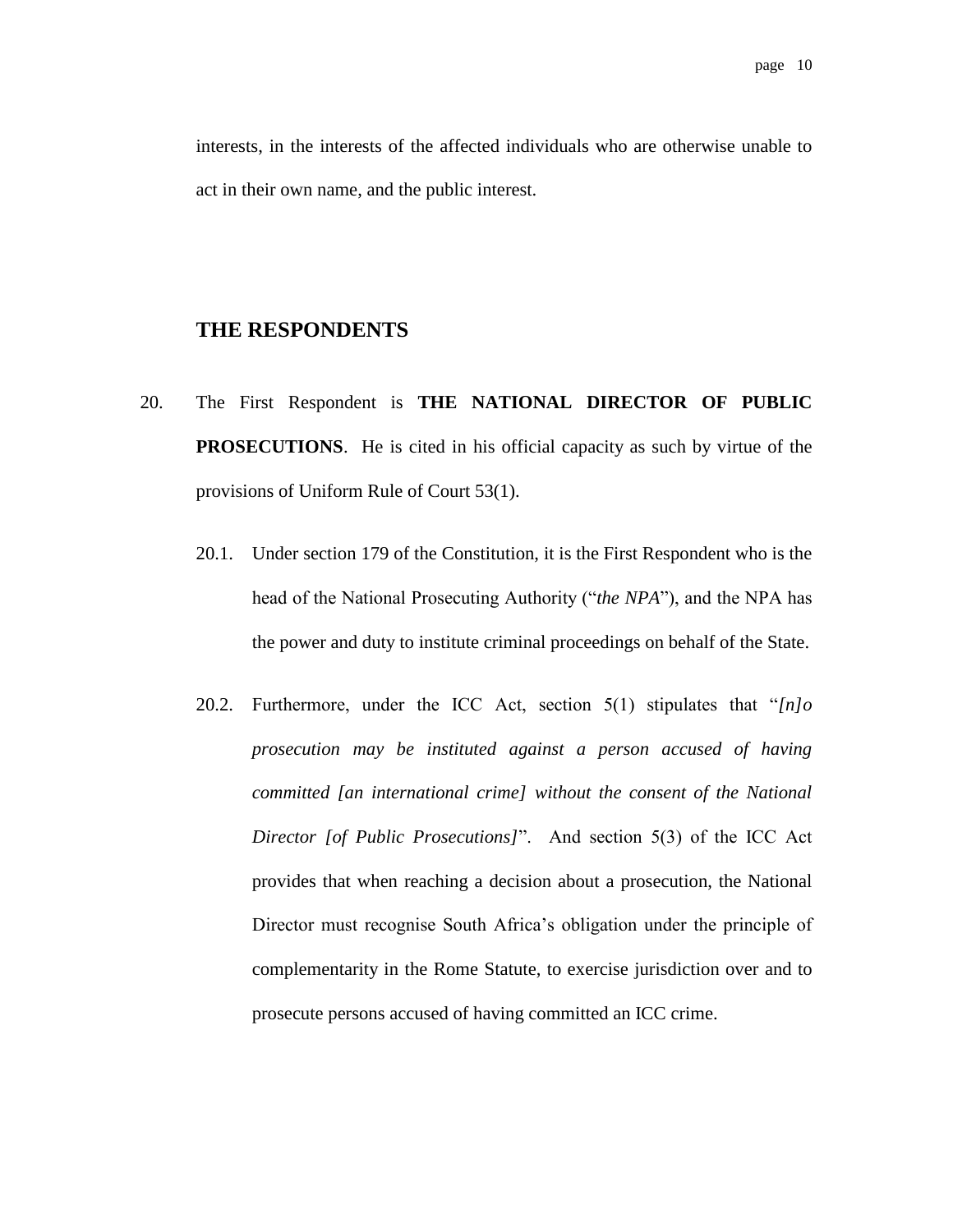- 21. This application will be served on the First Respondent care of the State Attorney, Pretoria in terms of Uniform Rules of Court 4(9). Because of the obligations on the First Respondent under the ICC Act, the First Applicant directed a request to the NPA that it initiate an investigation under the ICC Act of certain individuals that the First Applicant identified as being responsible for the crime against humanity of torture in Zimbabwe.
- 22. To date no action has been taken by the NPA either individually or in concert with the South African Police Services against the individuals identified in the First Applicant"s request. And no reasons have been provided by the NPA for this failure. Accordingly this application is directed in the first instance against reviewing and setting aside the NPA"s refusal and/or failure to take action against individuals who are alleged to have committed crimes against humanity in Zimbabwe.
- 23. The Second Respondent is **THE HEAD OF THE NATIONAL PROSECUTING AUTHORITY'S PRIORITY CRIMES LITIGATION UNIT** ("*the PCLU*"). The Second Respondent is cited in his official capacity as such by virtue of the provisions of Uniform Rule of Court 53(1). In terms of Uniform Rule of Court 4(9), this application will be served on him care of the State Attorney, Pretoria.
- 24. The Second Respondent was appointed a Special Director of Public Prosecutions by former President Mbeki on 24 March 2003 in terms of section 13(1)(c) of the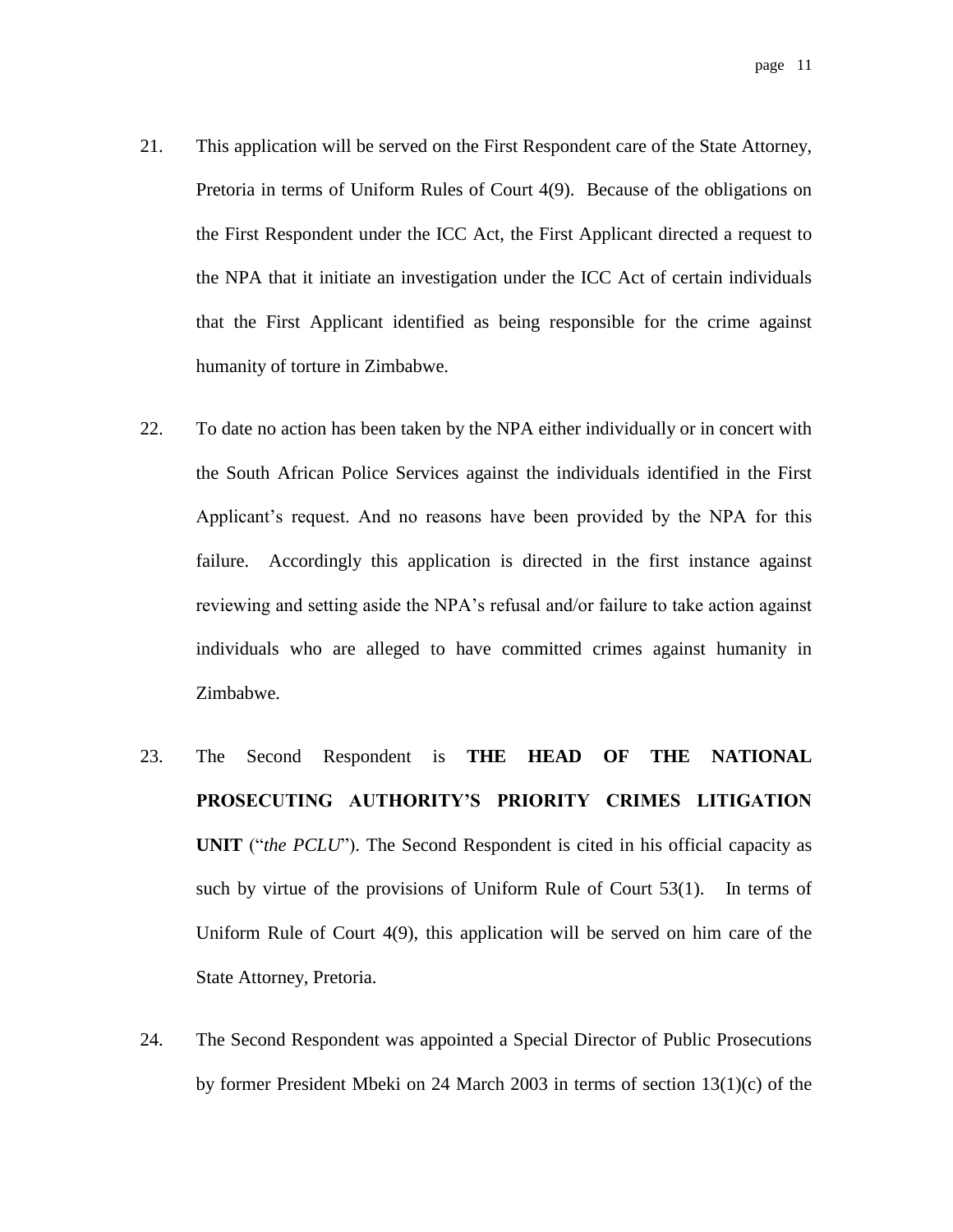National Prosecuting Authority Act. Section 13(1)(c) provides that the President "*may appoint one or more Directors of Public Prosecutions (hereinafter referred to as Special Directors) to exercise certain powers, carry out certain duties and perform certain functions conferred or imposed on or assigned to him or her by the President by proclamation in the Gazette*". He continues to hold this position.

25. In terms of Government Gazette No 24876 of 23 May 2003 confirming his appointment, the Second Respondent is given two powers:

25.1. First: to "*head the Priority Crimes Litigation Unit*"; and

- 25.2. Second: to "*manage and direct the investigation and prosecution of crimes contemplated in the Implementation of the Rome Statute of the International Criminal Court Act 2002 (Act No. 27 of 2002) …*" (emphasis added).
- 26. The PCLU is thus specifically tasked with dealing with the ICC crimes set out in the ICC Act, and the Second Respondent is empowered to "*manage and direct the investigation*" of such crimes.
- 27. The First Applicant"s request for an investigation of crimes against humanity in Zimbabwe was accordingly directed to the NPA, through the PCLU. Whether because of the First Respondent's failure to provide consent for the initiation of such a prosecution or otherwise, the Second Respondent has to date failed to initiate or has been prevented from initiating an investigation under the ICC Act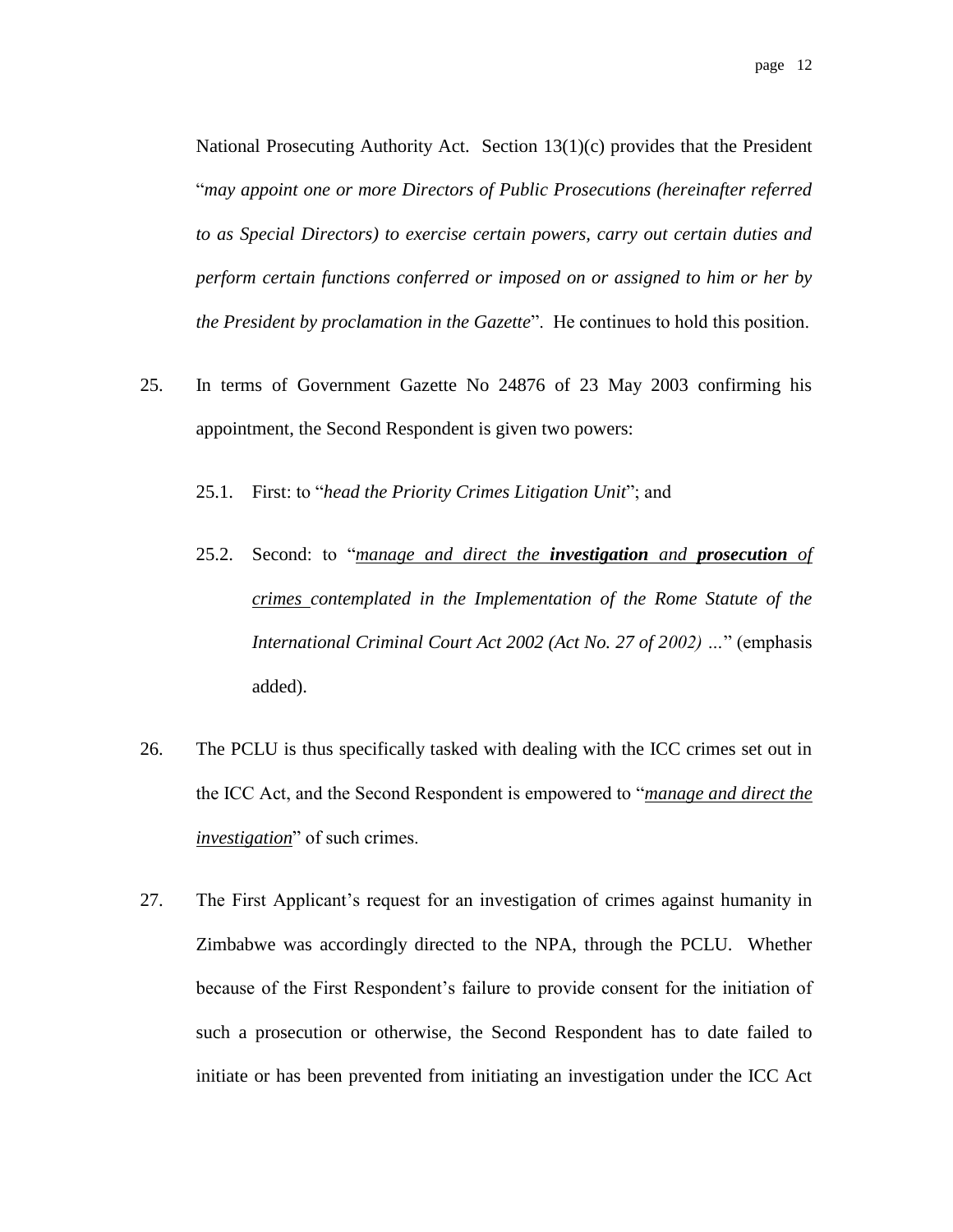in response to the First Applicant's request. The effect thereof is that the NPA (with the First Respondent as its head) has refused and/or failed to comply with its obligations under the ICC Act.

- 28. The Third Respondent is the **DIRECTOR-GENERAL OF JUSTICE AND CONSTITUTIONAL DEVELOPMENT**. The Third Respondent is cited in his official capacity as such by virtue of the provisions of Uniform Rule of Court 53(1). In terms of Uniform Rule of Court 4(9), this application will be served on him care of the State Attorney, Pretoria.
- 29. In terms of section 5(5) of the ICC Act, if the National Director of Public Prosecutions declines to initiate the prosecution of a person under the Act, the Director-General for Justice and Constitutional Development must be provided with the full reasons for that decision. The Director-General is then obliged to forward the decision, together with reasons, to the Registrar of the International Criminal Court in The Hague.
- 30. Given that the NPA has declined to initiate a prosecution in response to the First Applicant's request, section  $5(5)$  of the ICC Act is applicable and the Third Respondent accordingly has an interest in the relief that is sought in this application. For purposes of the Record required to be furnished in terms of Rule 53, the Third Respondent is called upon to explain the decision he took and to furnish the reasons that were required to be forwarded to the International Criminal Court.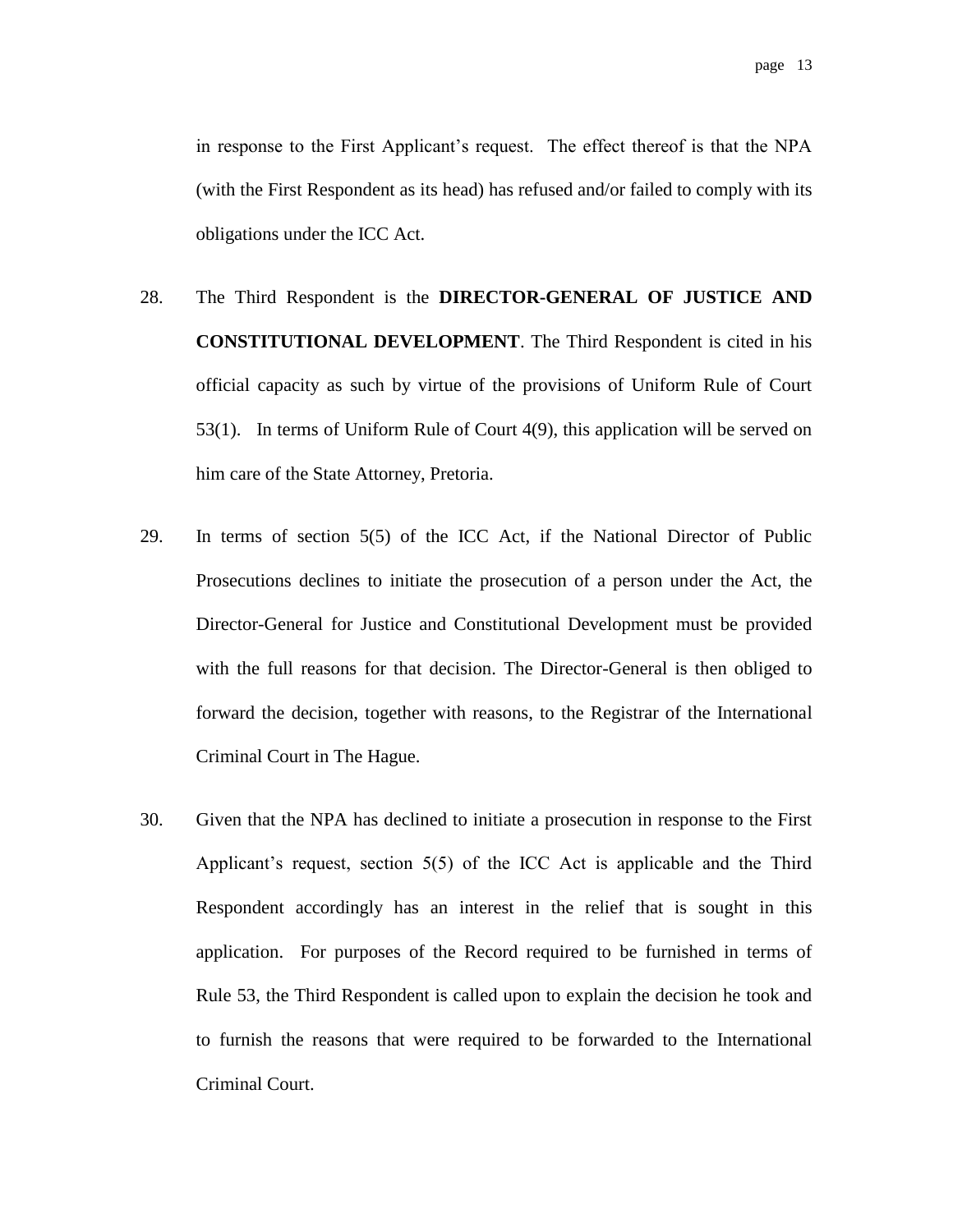- 31. The Fourth Respondent is **THE NATIONAL COMMISSIONER OF POLICE**. He is cited in his official capacity as such by virtue of the provisions of Uniform Rule of Court 53(1). In terms of Uniform Rule of Court 4(9), this application will be served on him care of the State Attorney, Pretoria.
- 32. When the First Respondent eventually and belatedly responded to the First Applicant's request for action to be taken against the persons named in its request, the First Respondent stated that he was awaiting the cooperation of the Fourth Respondent for investigation of the individuals concerned.
- 33. In the First Respondent"s final communication with the First Applicant on 19 June 2009 the First Applicant was informed that the Acting National Commissioner of Police had advised the First Respondent that "*the South African Police Service does not intend to initiate an investigation into the above matter*". No reasons were provided for this decision of the Fourth Respondent. The Fourth Respondent is called upon to furnish such reasons in terms of Rule 53.
- 34. Accordingly, this application is directed against the refusal and/or failure by the First, Second and/or the Fourth Respondents to take action in response to the fully substantiated request contained in the First Applicant's dossier.
- 35. For ease of reference, and unless the context indicates otherwise, I will refer to this refusal or failure as the "*impugned decision(s)*", and to the relevant respondents as "*the Respondents*".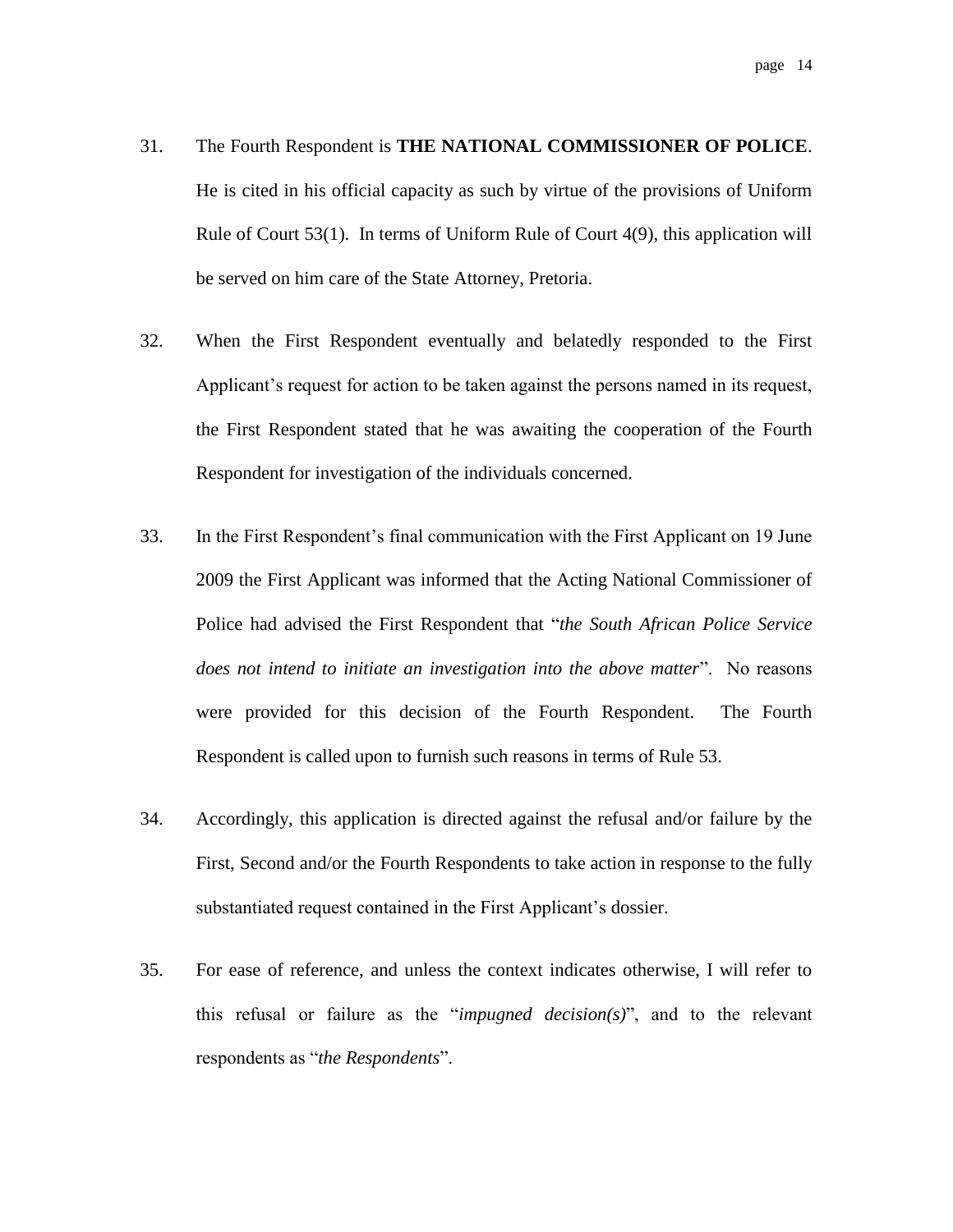#### **THE FACTS GIVING RISE TO THIS APPLICATION**

36. I begin by detailing the factual basis for the relief sought by the Applicants.

## *Introduction*

- 37. The Applicants acting in their own and the public interest and pursuant to their concern for the rights of numerous Zimbabwean nationals who are alleged to have been tortured on a widespread or systematic scale by Zimbabwean officials – are compelled to launch this application. They are compelled to do so by the refusal and/or failure by the Respondents to initiate and take appropriate action in respect of crimes against humanity in Zimbabwe. The refusal/failure is in response to detailed and motivated representations by the First Applicant of 16 March 2008 and directed to the PCLU in which the National Prosecuting Authority was requested to take action in respect of alleged crimes against humanity committed in Zimbabwe.
- 38. The representations by the First Applicant were made in terms of the ICC Act which empowers South Africa, *inter alia,* to investigate and prosecute crimes against humanity perpetrated by individuals who are not South African nationals or have not committed such crimes on South Africa"s territory if such persons, after the commission of the crime, are present in the territory of the Republic.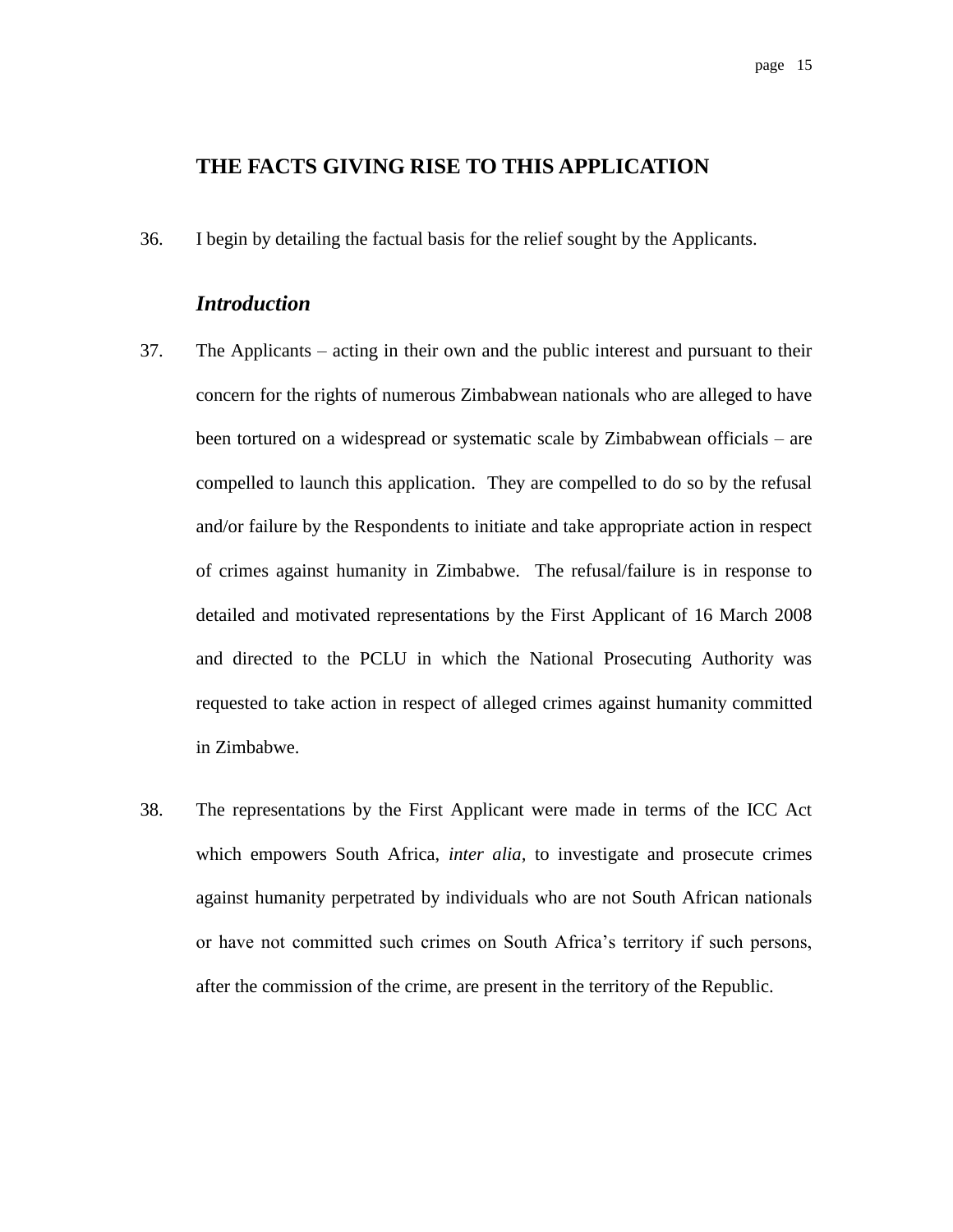- 39. The intention behind the initiative is both to ensure some form of accountability for the people of Zimbabwe at a time when their own justice system has all but collapsed and also to secure South Africa"s interest against becoming a "safe haven' for perpetrators of the most egregious international crimes.
- 40. The First Applicant prepared its request in the knowledge that the ICC Act"s requirement of "presence" could be satisfied, since several of the perpetrators named in the First Applicant"s representations travel to South Africa on official business, in some instances for co-operative endeavours such as the South Africa/Zimbabwe Joint Permanent Commission on Defence and Security. Moreover, given Zimbabwe"s economic collapse, many of those named travel to South Africa to obtain desired commodities and services, including healthcare.
- 41. The First Applicant"s representations include detailed testimony relating to the events that took place in Zimbabwe on 28 March 2007. On that day, Zimbabwean police conducted a raid on Harvest House, the headquarters of the opposition party, Movement for Democratic Change (MDC). Initially over 100 people were taken into custody, including those who happened only to work in nearby shops or officers. Individuals affiliated with the MDC were detained in police custody for several days where they were continuously tortured with the aim that they implicate themselves and/or others in a spate of bombings that had taken place in Zimbabwe. Repeated patterns of torture included mock execution, waterboarding and the use of electric shock.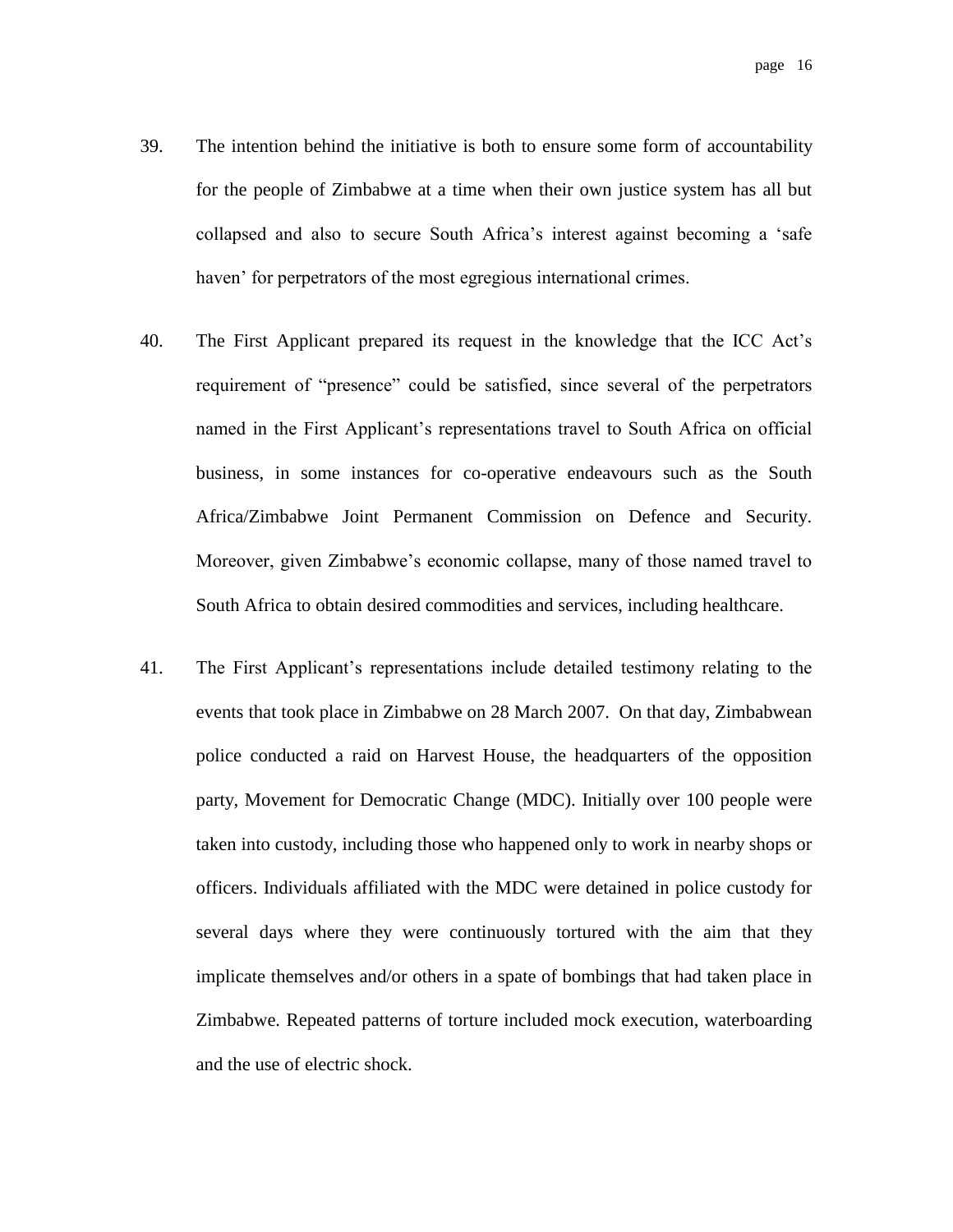- 42. The consistency in detail as to the types of abuse inflicted during this episode (in which there were repeated instances of torture), and when compared to other episodes of repeated torture, as well as the recurring involvement of several named perpetrators speaks to the systematic use of torture on the part of police and supports a conclusion that crimes against humanity have been and continue to be perpetrated in Zimbabwe.
- 43. This application accordingly concerns South Africa"s obligations at two levels. First, it concerns South Africa"s compliance with its international treaty obligations under the Rome Statute of the International Criminal Court; and second, it concerns South Africa's domestic statutory obligations under the ICC Act as well as the Constitution.
- 44. The Applicants seek an order from this Court declaring the refusal/failure by the Respondents to initiate an investigation to be unlawful and a mandamus directing the Respondents to appropriately reconsider the decision within a reasonable period of time.

#### *The First Applicant's representations in the torture docket*

45. On 16 March 2008, I hand-delivered to the Priority Crimes Litigation Unit (PCLU) of the National Prosecuting Authority (NPA) a memorandum and accompanying docket of information and evidence regarding international crimes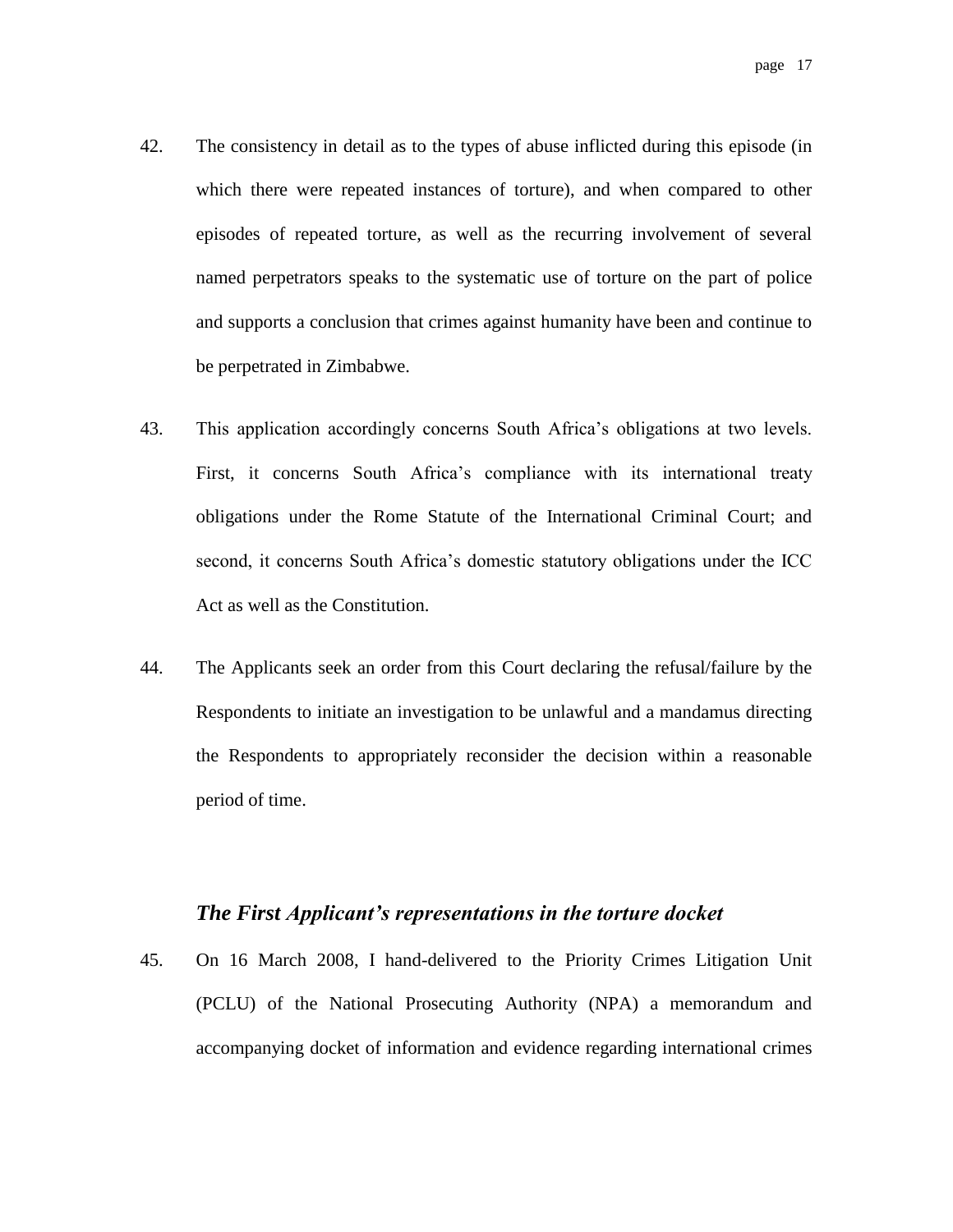committed in Zimbabwe on behalf of the numerous victims of these international crimes in Zimbabwe. I did so on behalf of the First Applicant.

- 46. It was agreed between representatives of the PCLU and SALC that the names of the victims and of the alleged perpetrators would be kept strictly confidential while the request was being considered. That was out of a very real concern for the safety of the victims. It was also intended to ensure that any of the alleged perpetrators were not "tipped off" about the possibility of their being arrested in South Africa on the strength of an arrest warrant issued in response to the evidence contained in the docket.
	- 46.1. I attach hereto marked Annexure **NF5** a copy of the memorandum. I further attach marked Annexure **NF6** a copy of the docket – the original copy containing signed versions of the affidavits of those tortured having been submitted to the NPA.
	- 46.2. The entire contents of the memorandum and docket are to be regarded as expressly incorporated herein.
	- 46.3. Out of continuing concerns for the safety of the victims and a desire to maximise the chance of arresting any of the alleged perpetrators in future, I have erased from the memorandum and the docket the names of victims and perpetrators. I reiterate that this information is known to the NPA and the PCLU, and I submit that this Court can decide this application without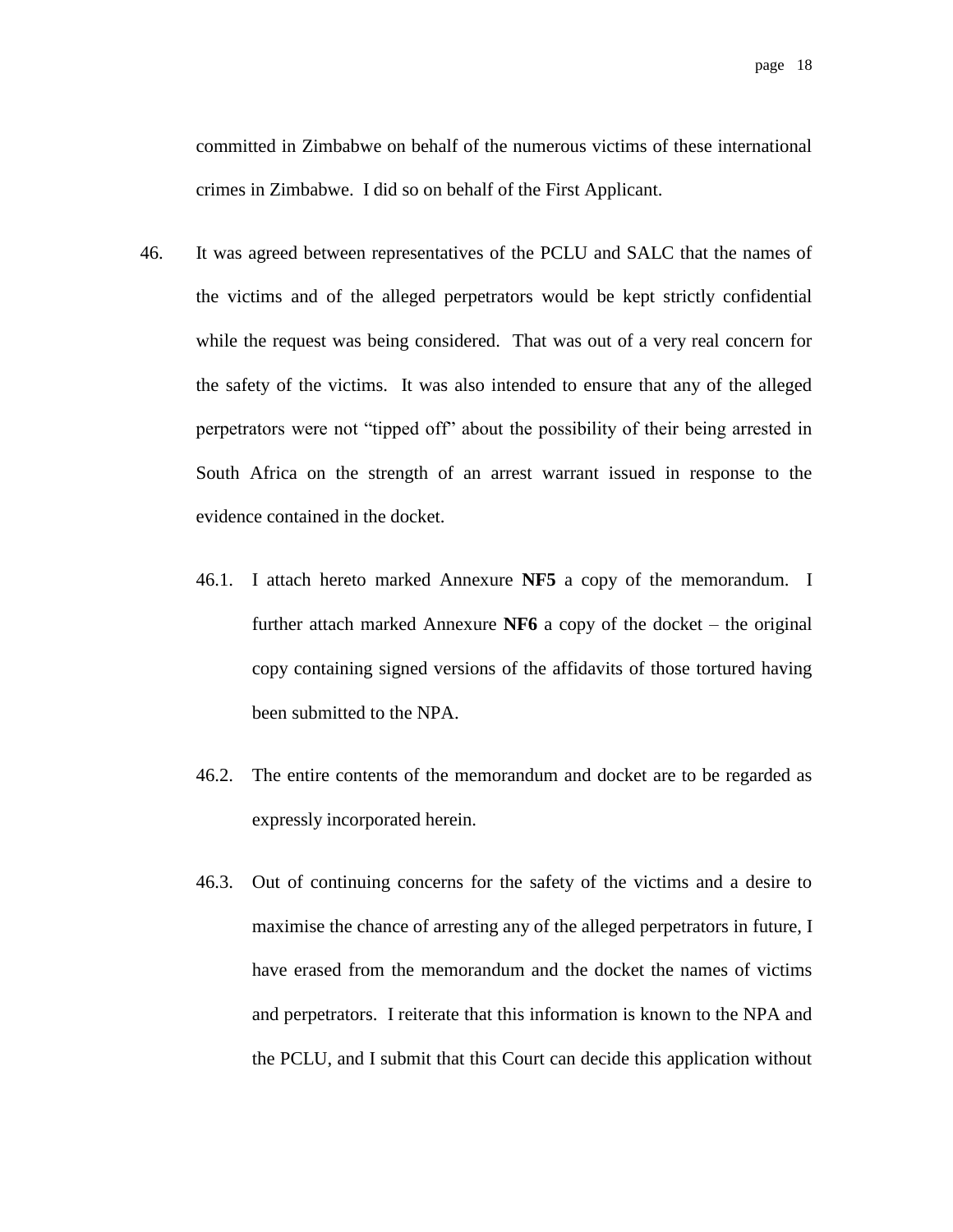having sight of that information, failing which, steps will be taken when the matter is heard to enable the court to have sight of an unedited version of the docket, subject to appropriate safeguards.

- 47. The docket of information contains numerous affidavits testifying to the personal experience of widespread torture at the hands of Zimbabwean police. It focuses on the torture of opposition activists which occurred subsequent to a police raid on 28 March 2007 on Harvest House in Harare – the headquarters of the Movement for Democratic Change. In addition, the docket contains corroborating accounts – testimony of doctors, lawyers and family members – and medical records. It also contains reports of reputable and independent organisations such as Human Rights Watch and Amnesty International which document both the events subsequent to 28 March 2007 and other separate clusters of the systematic use of torture on the part of Zimbabwean police. The adequacy of the evidence in the docket for purposes of the request to the Respondents has never been questioned, nor could it be.
- 48. The memorandum that accompanied the docket was prepared by Advocates Wim Trengove SC, Gilbert Marcus SC, and Max du Plessis. The following elements were highlighted in the memorandum:
	- 48.1. *First*: that SALC has gathered evidence which shows that certain Zimbabwean officials are guilty of the crime against humanity of torture;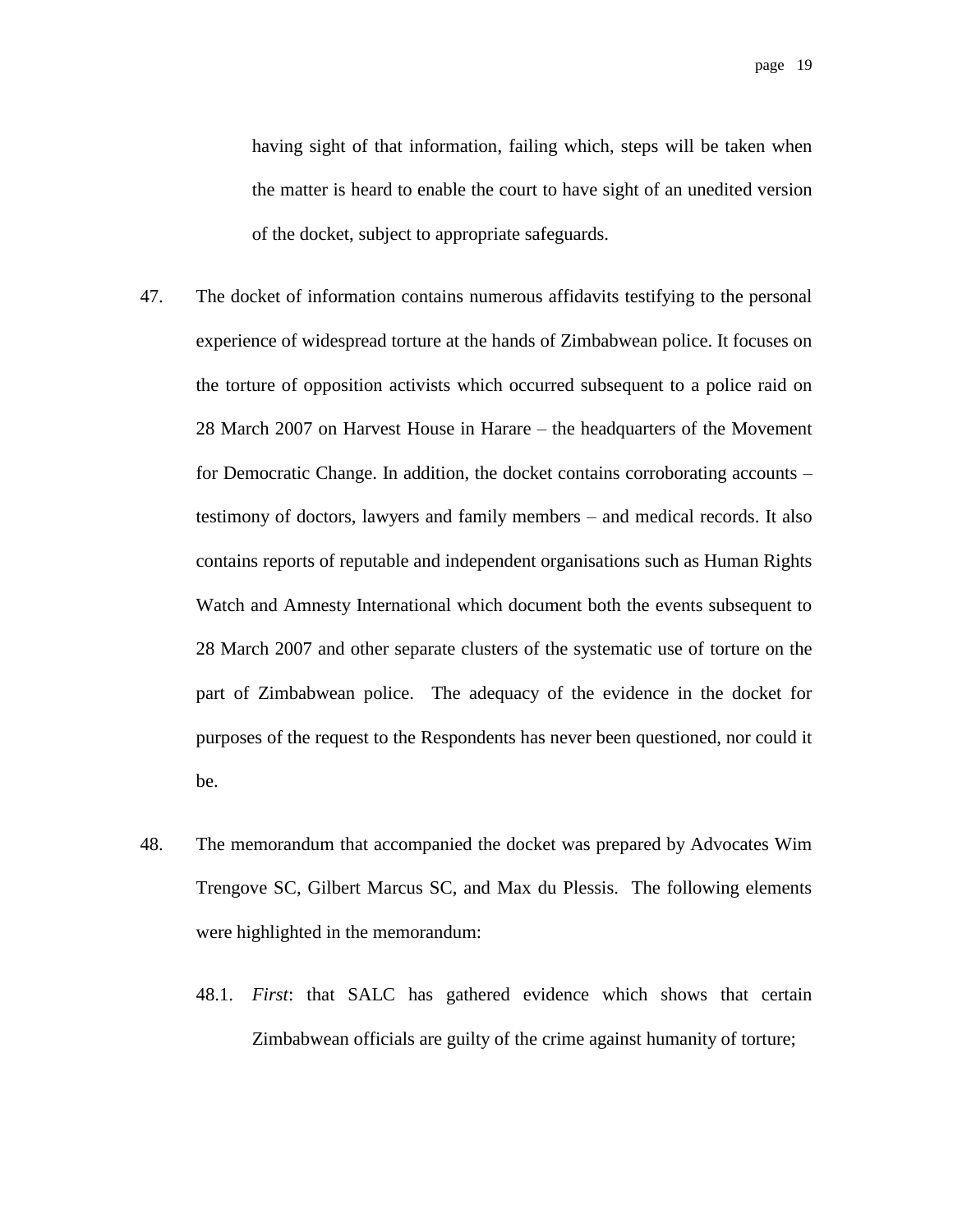- 48.2. *Second*: that those officials from time to time visit South Africa and that, if and when they do so, South Africa is under a duty at international law and under the ICC Act to apprehend and prosecute them, and;
- 48.3. *Third*: that it is the NPA"s function under the ICC Act, to discharge that duty on behalf of the state.
- 49. The memorandum further detailed a number of factors which weigh in favour of a decision by the NPA to institute an investigation or a prosecution; and the authors of the memorandum explained that these considerations indicate that an investigation or prosecution under the ICC Act should ordinarily follow and that there must be compelling reasons of public interest to forestall or prevent such action by the prosecuting arm of government.
- 50. The memorandum requested the following from the NPA:
	- 50.1. *First*: that the NPA, through the PCLU, consider the memorandum together with the evidence contained in the docket in order that it may with all reasonable speed decide to initiate an investigation under the ICC Act of acts of torture as a crime against humanity committed by the named perpetrators in Zimbabwe;
	- 50.2. *Second*: if the need arises, that the NPA consult further with SALC and its lawyers in respect of the further gathering of evidence and/or provision of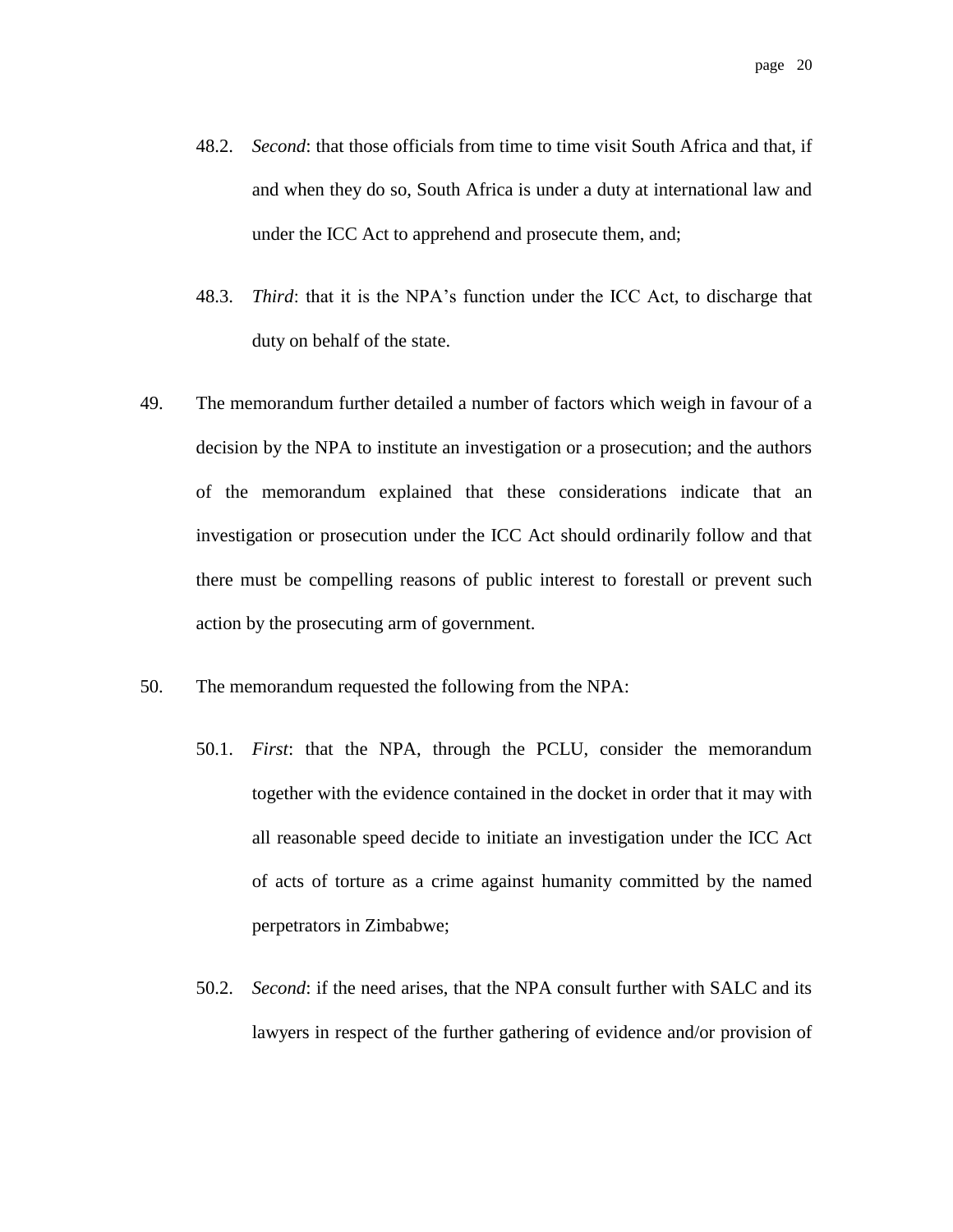advice regarding international criminal law in relation to the acts alleged against the named perpetrators;

- 50.3. *Third*: that the NPA communicate its decision/s in respect of a prospective investigation to the Director of SALC, Ms Nicole Fritz, at SALC"s address.
- 51. The memorandum and docket (which are to be regarded as expressly incorporated herein) will hereafter jointly be referred to as "*the torture docket*".
- 52. The Respondents" statutory duties were triggered under the ICC Act once it was placed in possession of the supporting evidence the First Applicant submitted and the seriousness of the crimes revealed by its torture docket. The evidence tendered by the First Applicant (which has never been questioned by any of the Respondents) shows that identified individuals committed serious crimes defined in the ICC Act and that reasonable cause existed to believe those individuals visited with sufficient regularity as to make their arrest and prosecution a real prospect.
- 53. I furthermore draw attention to the following reports that detail evidence of continued and widespread acts of torture in Zimbabwe that have occurred since 16 March 2008 when the torture docket was submitted to the NPA. I attach hereto marked **NF7** a copy of reports by reputable human rights organisations in relation to recent events in Zimbabwe. I submit that the reports confirm the submission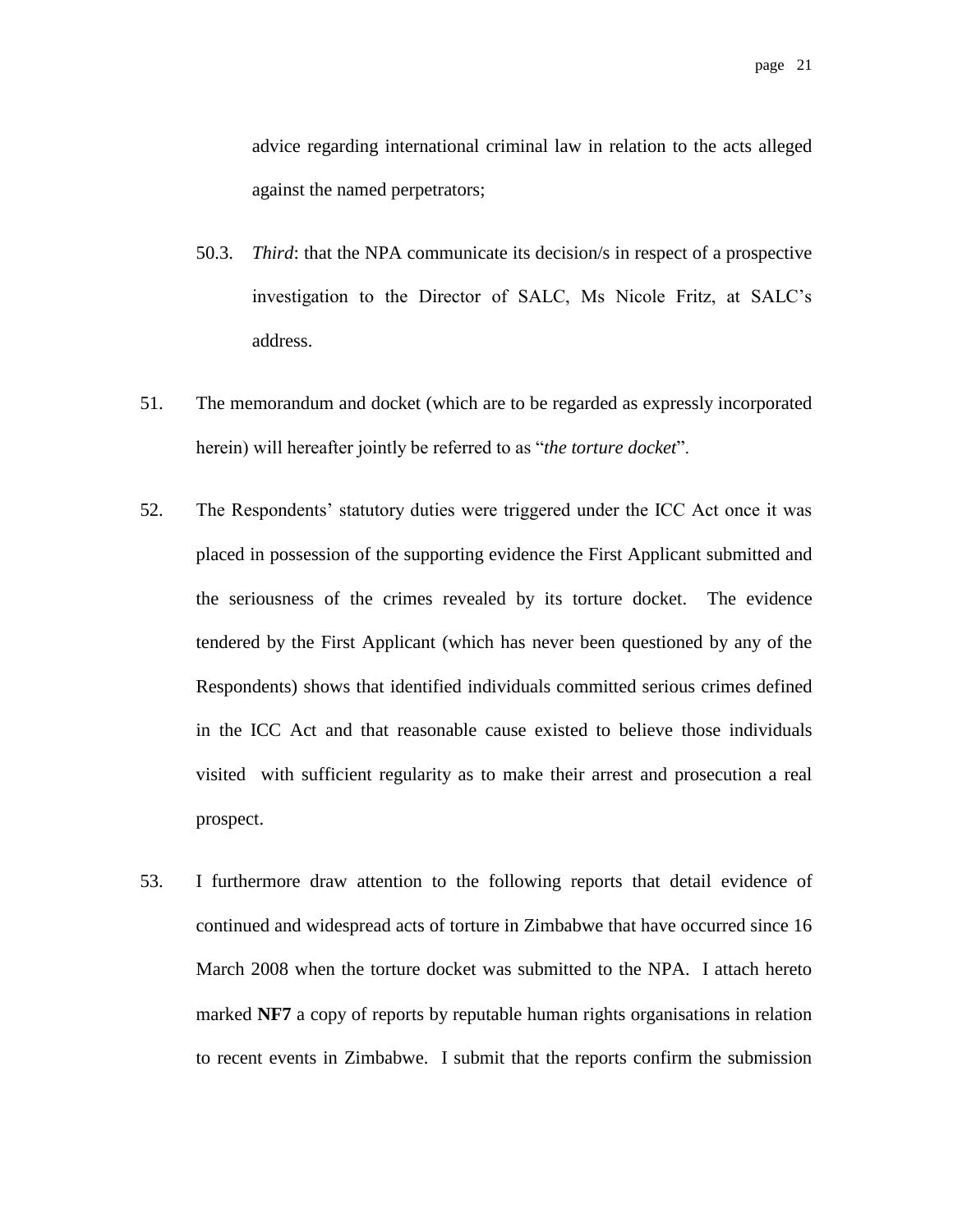made in the First Applicant"s torture docket that torture in Zimbabwe has continued to occur on a widespread and systemic basis and accordingly individuals who are engaged in torture with knowledge of that wider context are responsible for torture as a crime against humanity. Furthermore, the reports demonstrate that those involved in torture are not prosecuted, and that there is effective impunity for the perpetrators in Zimbabwe notwithstanding their involvement in crimes against humanity.

- 54. I have mentioned that I hand-delivered the torture docket to the PCLU on 16 March 2008. I did so because I understood that the PCLU is responsible to "*manage and direct the investigation and prosecution of crimes contemplated in the Implementation of the Rome Statute of the International Criminal Court Act 2002 (Act No. 27 of 2002)*".
- 55. After more than eight months had passed without a formal response to the torture docket and the First Applicant"s request for an investigation, the First Applicant directed a further letter dated 1 December 2008 to the NPA (copied to the Director-General of the Department of Justice and Constitutional Development) in which the First Applicant:
	- 55.1. recorded that it had been more than eight months since the torture docket was submitted to the NPA;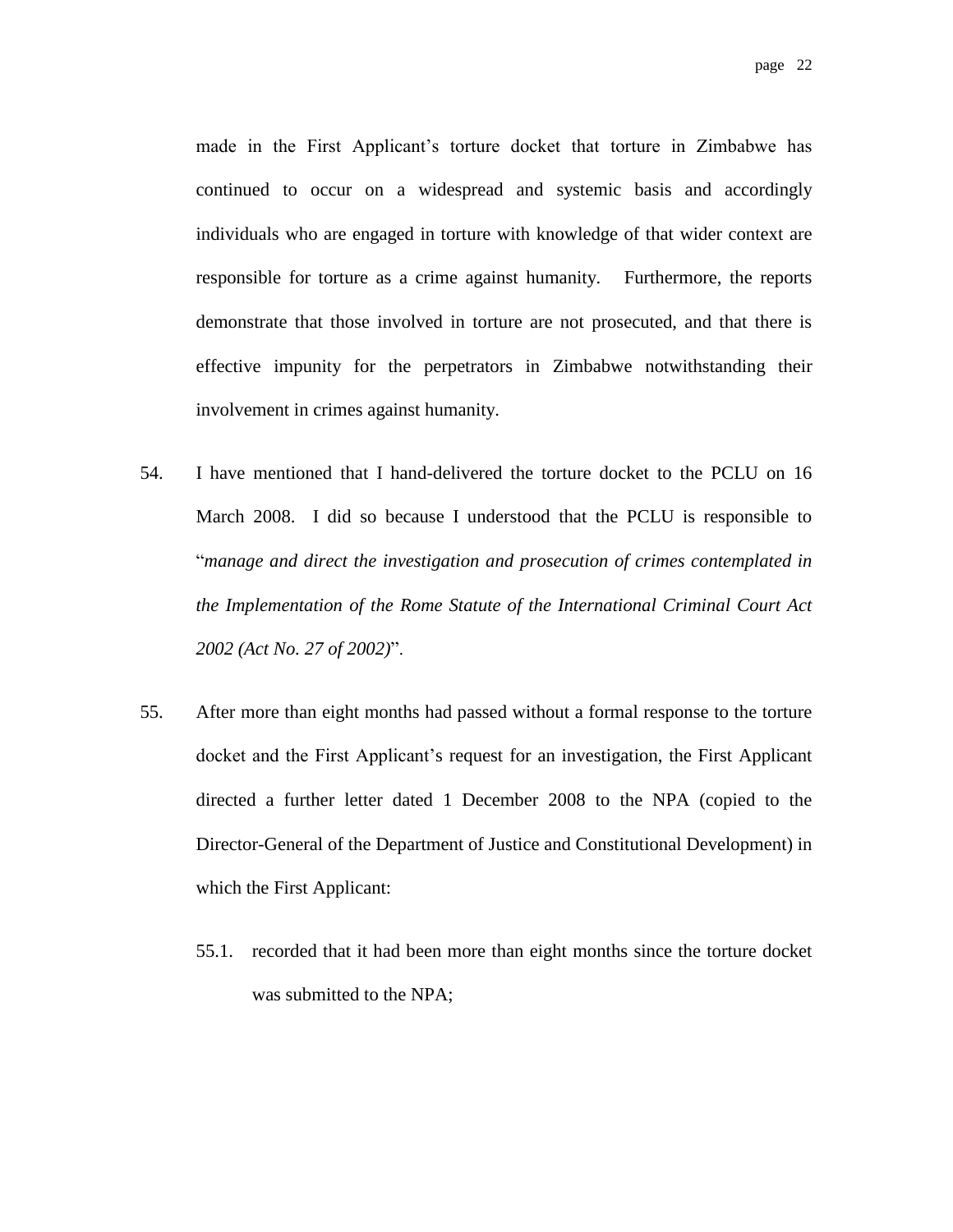- 55.2. requested the NPA to arrive at a decision with all reasonable speed in response to the First Applicant"s request for an investigation and prosecution of acts of torture as crimes against humanity, and that the NPA"s decision be finalised by no later than Monday 5 January 2009 and communicated to SALC, and;
- 55.3. in the event of a negative decision, the NPA was requested to provide full and adequate reasons for its failure to initiate an investigation and prosecution as requested and to provide those reasons to SALC by no later than Monday 5 January 2009.
- 56. I attach hereto marked **NF8** a copy of the 1 December 2008 letter, together with a facsmile transmission as proof of the letter's receipt.
- 57. Then, by way of a letter dated 15 December 2008, and with the intention of actively encouraging and facilitating any decision by the NPA to investigate the offences detailed in the torture docket, the First Applicant wrote to the head of the PCLU (which letter was copied to the Director General of Justice and Constitutional Development and the National Director of Public Prosecutions). In this 15 December 2008 letter, the First Applicant tendered to offer specific assistance in respect of any investigation that the PCLU initiated on the strength of the evidence provided by the First Applicant in the torture docket. In particular the First Applicant undertook to: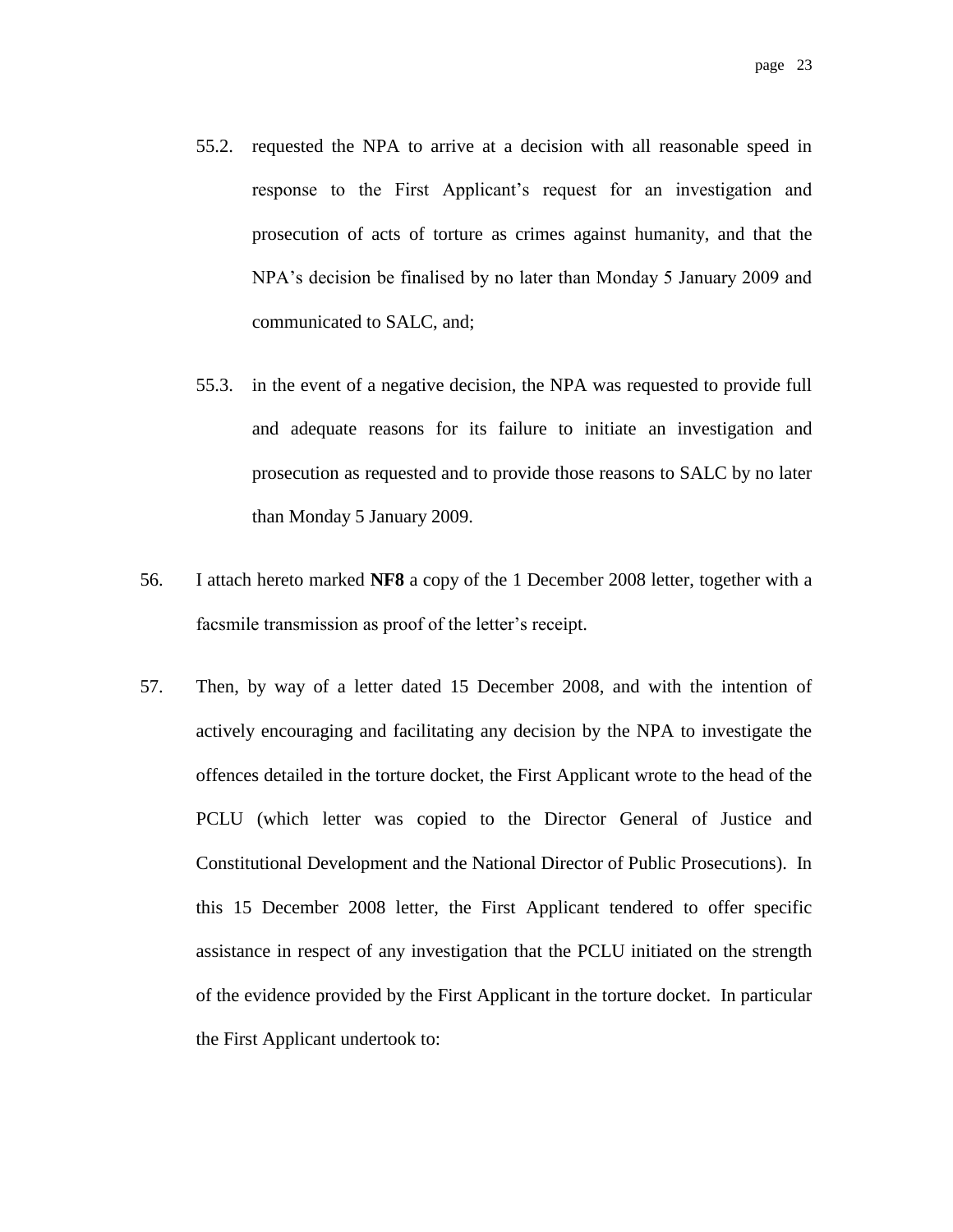- 57.1. assist the PCLU in identifying witnesses and other individuals who can corroborate the provided evidence of systemic torture by specific Zimbabwean officials;
- 57.2. make necessary arrangements, including covering travel and accommodation costs for identified witnesses so that they are available to the PCLU in furtherance of the investigation;
- 57.3. provide the NPA with additional information regarding continued torture by Zimbabwean officials, and to assist the PCLU in seeking to obtain evidence and testimony corroborating such information.
- 58. The First Applicant indicated that in light of these undertakings it looked "*forward to [a] timely response regarding the investigation, by 5 January 2009 at the latest*".
- 59. I attach hereto marked **NF9** a copy of the 15 December 2008 letter, together with a facsimile transmission as proof of the letter"s receipt.

#### *The NPA's (belated) formal response*

60. In the meanwhile, it appears that the First Applicant"s earlier letter of 1 December 2008 had in fact spurred the NPA into offering a formal response for the first time to the First Applicant"s request.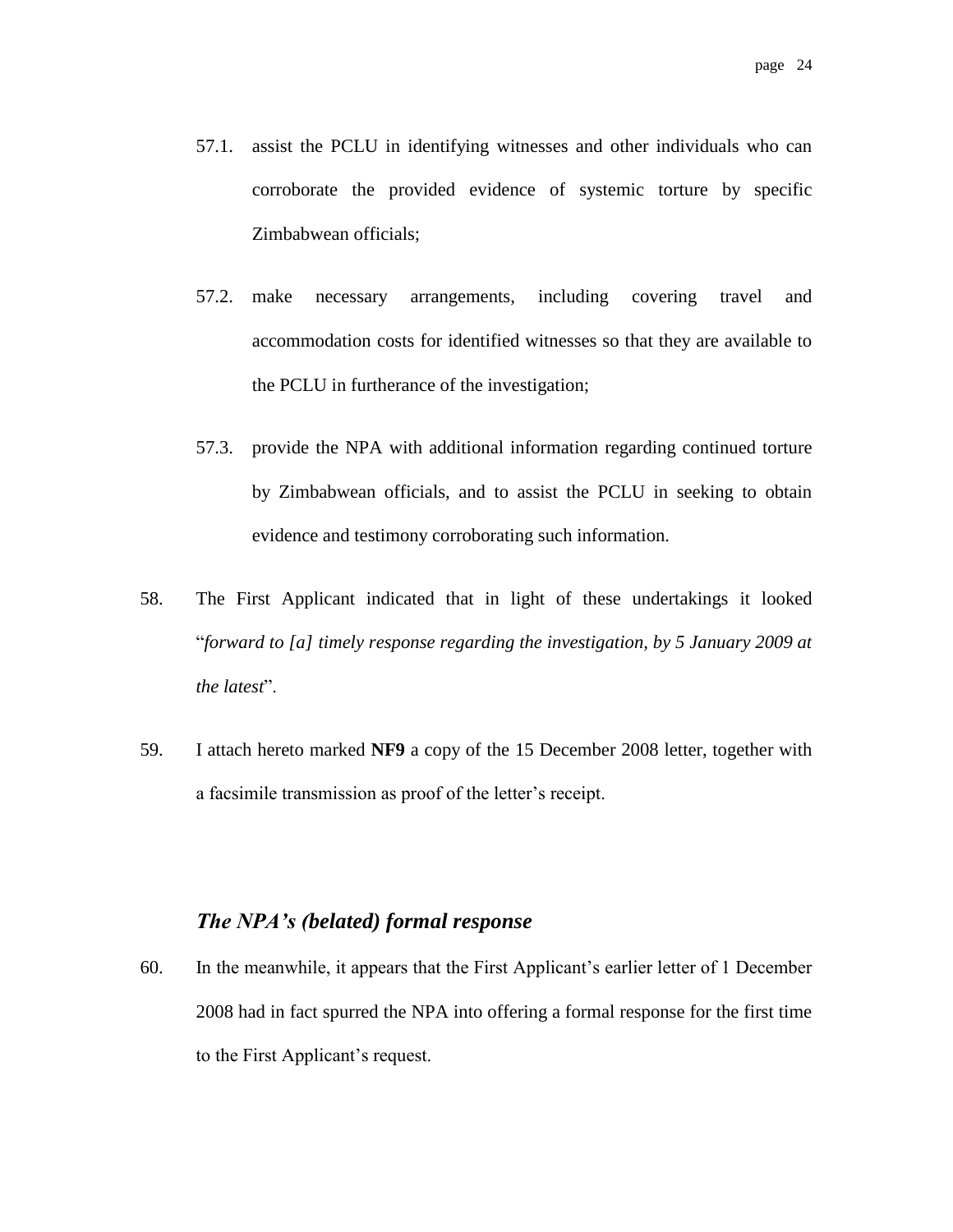- 61. On 18 December 2008, the First Applicant received a facsimile from the Acting National Director of Public Prosecutions (Adv MJ Mpshe SC), which had apparently been finalised on 10 December 2008, but only signed on 17 December 2008. In that letter the NPA recorded that the NPA had considered the First Applicant"s representations and was of the view that the allegations must be investigated by the South African Police Service before the NPA could make a decision on the matter. Adv Mpshe SC recorded that he had therefore requested the Acting National Commissioner to render the necessary assistance. He further stated that because "*the complainants are not residents of South Africa, which make it impossible to make a speedy decision*", he did not anticipate that the NPA would revert by the First Applicant's 5 January 2009 deadline.
- 62. I stress that it took from 16 March 2008 (the date on which the torture docket was submitted) until 18 December 2008 (the date the Acting National Director of Public Prosecution"s 10 December 2008 letter was faxed to the First Applicant) for the First Applicant to receive a formal response from the NPA. That is an inordinate delay at the best of times, but particularly so when it is recalled that the First Applicant requested in the torture docket that the NPA consider the torture docket "*in order that it may with all reasonable speed decide to initiate under the ICC Act an investigation of acts of torture as a crime against humanity committed by the named perpetrators in Zimbabwe*".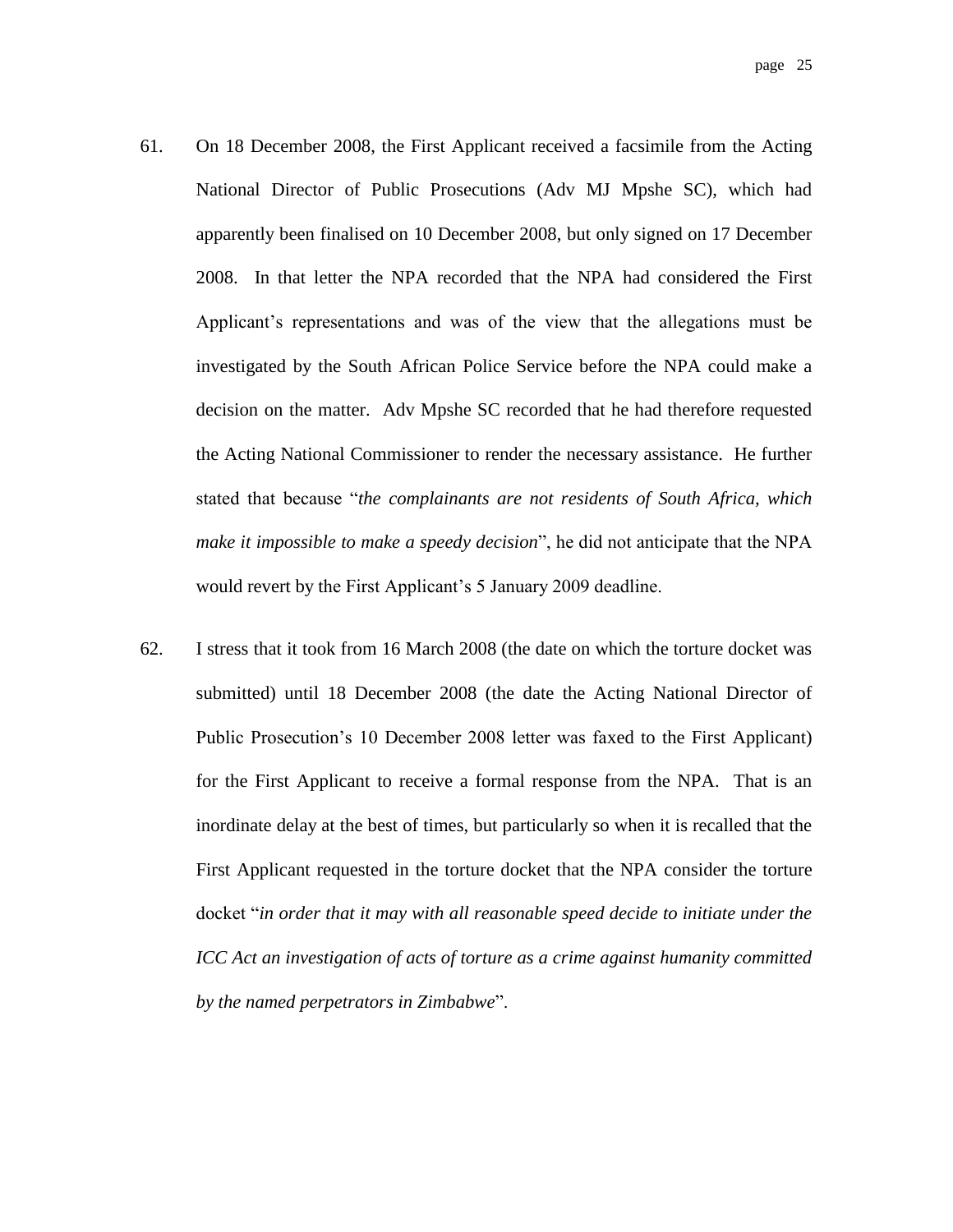- 63. Moreover, the response from Advocate Mpshe SC that the matter must be investigated by the South African Police Services:
	- 63.1. amounts to an abdication of the duty imposed on the prosecuting authorities by the ICC Act; and
	- 63.2. does not explain why it took so long for the response inadequate and unlawful as it was – to be furnished.
- 64. I attach hereto marked **NF10** a copy of the NPA"s letter dated 10 December 2008.

# *The First Applicant's final request for a decision and the Respondents' failure and/or refusal to respond*

- 65. It may be surmised that but for the First Applicant"s letter of 1 December 2008 the NPA would have continued to close its eyes to the First Applicant's representations in the torture docket submitted eight months" earlier on 16 March of that year.
- 66. Certainly there was no response from any of the respondents by the 5 January 2009 deadline set in the First Applicant"s 1 December 2008 letter, including no response to the First Applicant"s undertakings expressed in its 15 December 2008 letter to assist the NPA with any proposed investigation.
- 67. This delay on the part of the NPA is inexplicable there is no reason provided at all to explain why it took the NPA nine months to provide a response to the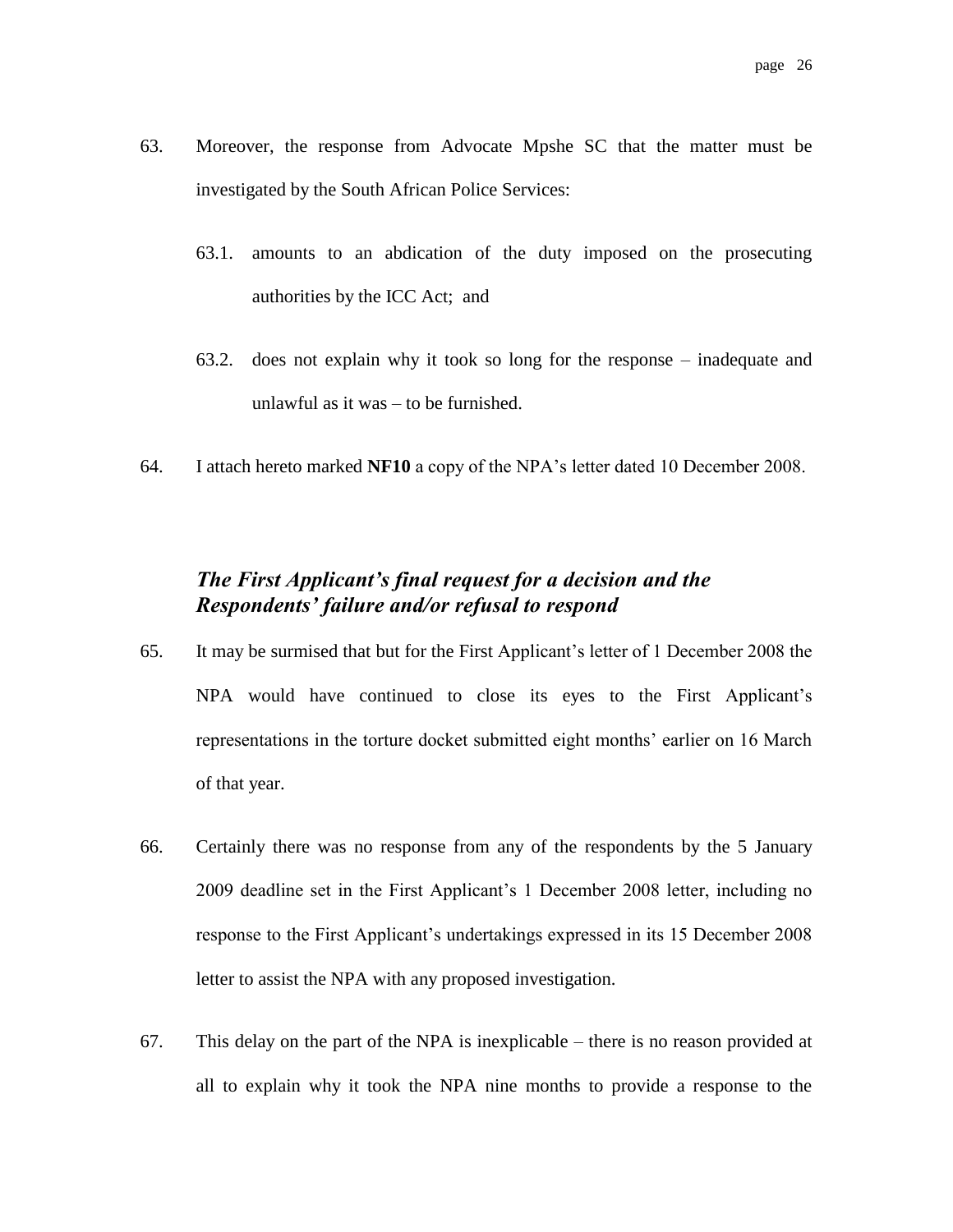detailed evidence and submissions in the First Applicant"s torture docket. The delay is furthermore inexcusable in the context of the ongoing torture and other serious human rights violations that are part of life in Zimbabwe. I refer in this regard to the reports of reputable human rights organisations that I earlier annexed to this affidavit, and the level of impunity with which crimes such as torture continue to be committed in Zimbabwe. I submit that it is obvious that one of the reasons Parliament provided the South African authorities with power under the ICC Act to investigate and prosecute such crimes against humanity was in order to deter those who are responsible for engaging in such violations. A direct result of the NPA"s continuing failure to perform its duties under the provisions of the ICC Act is to ensure that individuals who might otherwise be deterred by threats of investigation or prosecution for crimes against humanity continue to act with impunity.

- 68. Accordingly, the First Applicant was obliged to direct a further letter dated 8 January 2009 to Adv Mpshe SC, the Acting National Director of Public Prosecutions, Adv Anton Ackerman, the Head of the PCLU, and Mr Tim Williams, the Acting Commissioner of Police, and styled it: **FINAL REQUEST FOR DECISION BY 30 JANUARY 2009**.
- 69. In this letter the First Applicant: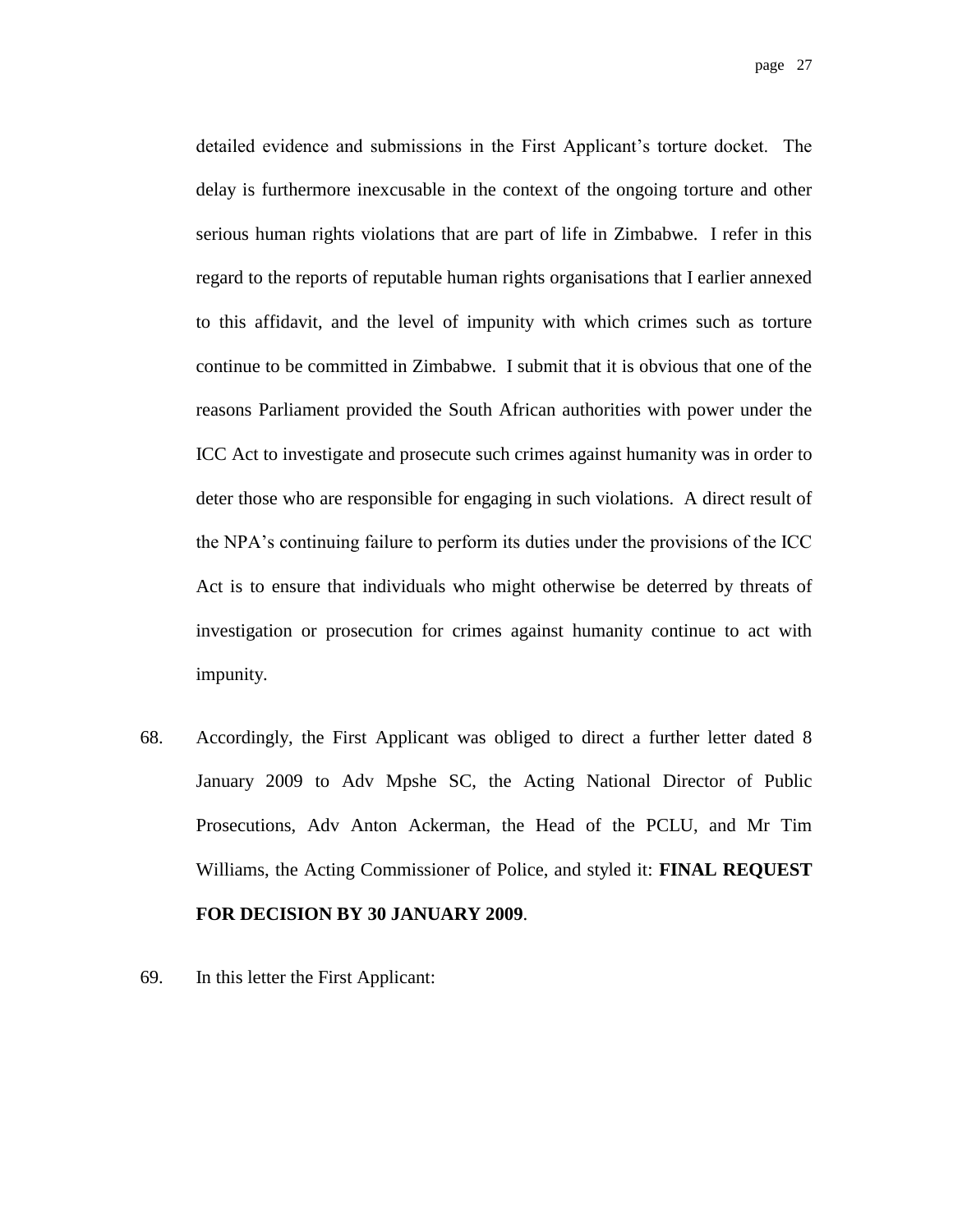- 69.1. expressed its disappointment at the length of time (nine months) it had taken to receive the NPA"s formal response to the First Applicant"s torture docket request.
- 69.2. expressed its surprise that it had taken the Acting National Director of Public Prosecutions so long to adopt the view that the NPA could not make a decision until the SAPS had decided to investigate the matter;
- 69.3. recorded that it remained unclear whether the SAPS had the torture docket and what it is that the SAPS was meant to investigate; and
- 69.4. recalled its 1 December 2008 undertakings to assist in identifying and transporting witnesses to South Africa.
- 70. Given the already inordinate time it had taken to receive a formal response from the NPA, plus desirous of avoiding a situation in which the NPA attempted to abdicate its responsibility in respect of its obligations under the ICC Act, the First Applicant made its position clear. It:
	- 70.1. called on "*the NPA, after consultation with the SAPS and any other relevant department, to make its decision by not later than Friday 30 January 2009, and if the decision is negative to provide full and proper reasons*"; and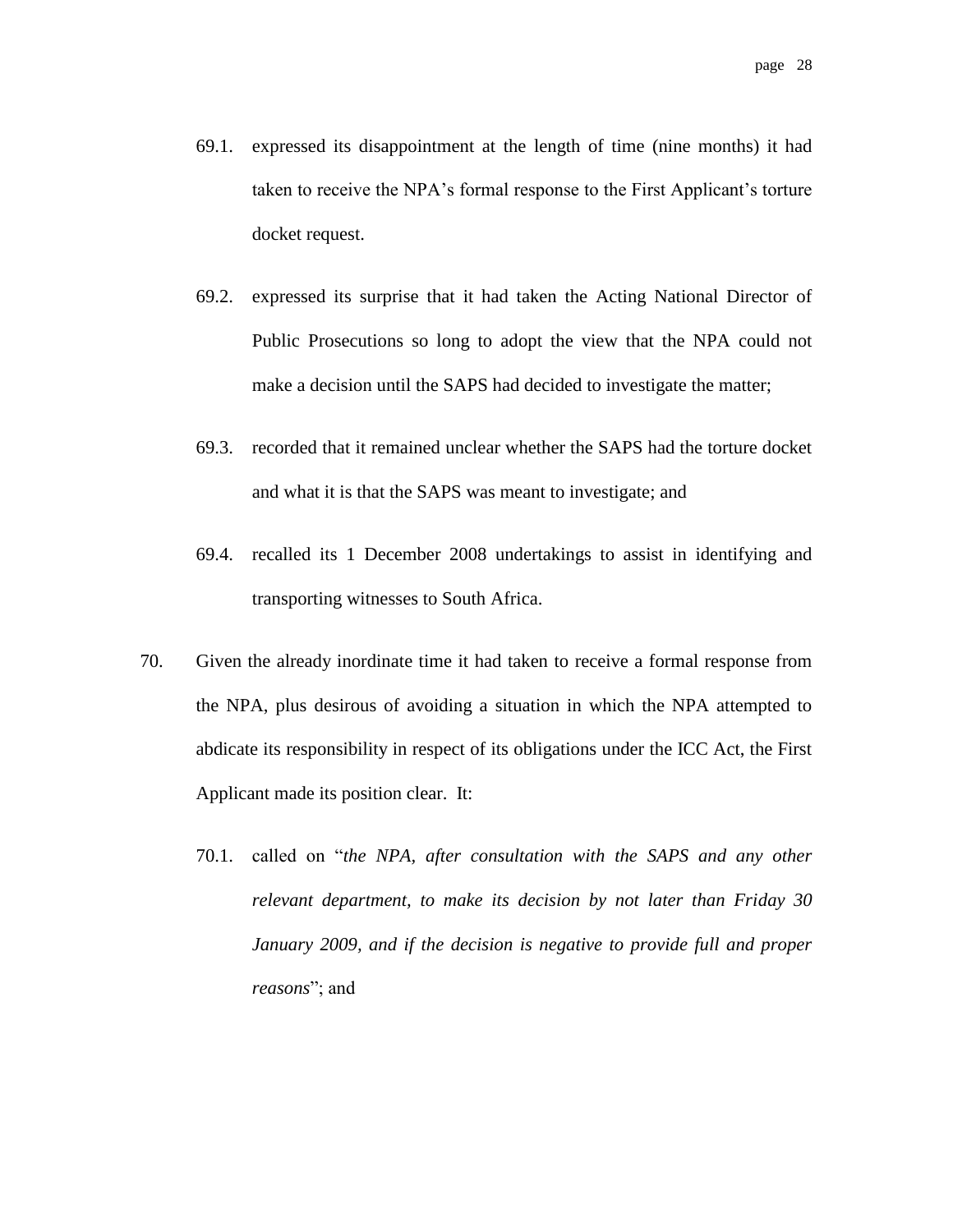- 70.2. cautioned that "*[i]f no decision is received from your office by close of business on 30 January 2009, SALC will be obliged to assume that the NPA's decision is negative*".
- 71. I attach hereto marked **NF11** a copy of the First Applicant"s 8 January 2009 letter and the facsimile transmission report as evidence of its receipt.
- 72. Only the PCLU responded to the First Applicant"s final letter of request. It did so in a pithy letter dated 15 January 2009 which acknowledged receipt of the First Applicant"s 8 January 2009 letter, and repeated what Adv Mpshe had already stated in his letter of 10 December 2008, namely, that he had asked the SAPS to investigate the matter. A copy of the PCLU"s letter of 15 January 2009 is attached hereto marked **NF12**.
- 73. There was no response from any of the other Respondents.
- 74. In an attempt to procure some meaningful response from the Respondents the First Applicant directed its final letter [dated 20 April 2009] to the Acting National Director of Public Prosecutions, the Acting National Commissioner of Police, the Head of the Priority Crimes Litigation Unit, and the Director-General: Department of Justice and Constitutional Development. I attach a copy of SALC"s final letter marked **NF13**. The letter speaks for itself, but in salient part it:
	- 74.1. called "*on the State, in this instance represented by the NPA in conjunction with the SAPS, to take seriously its obligations under the*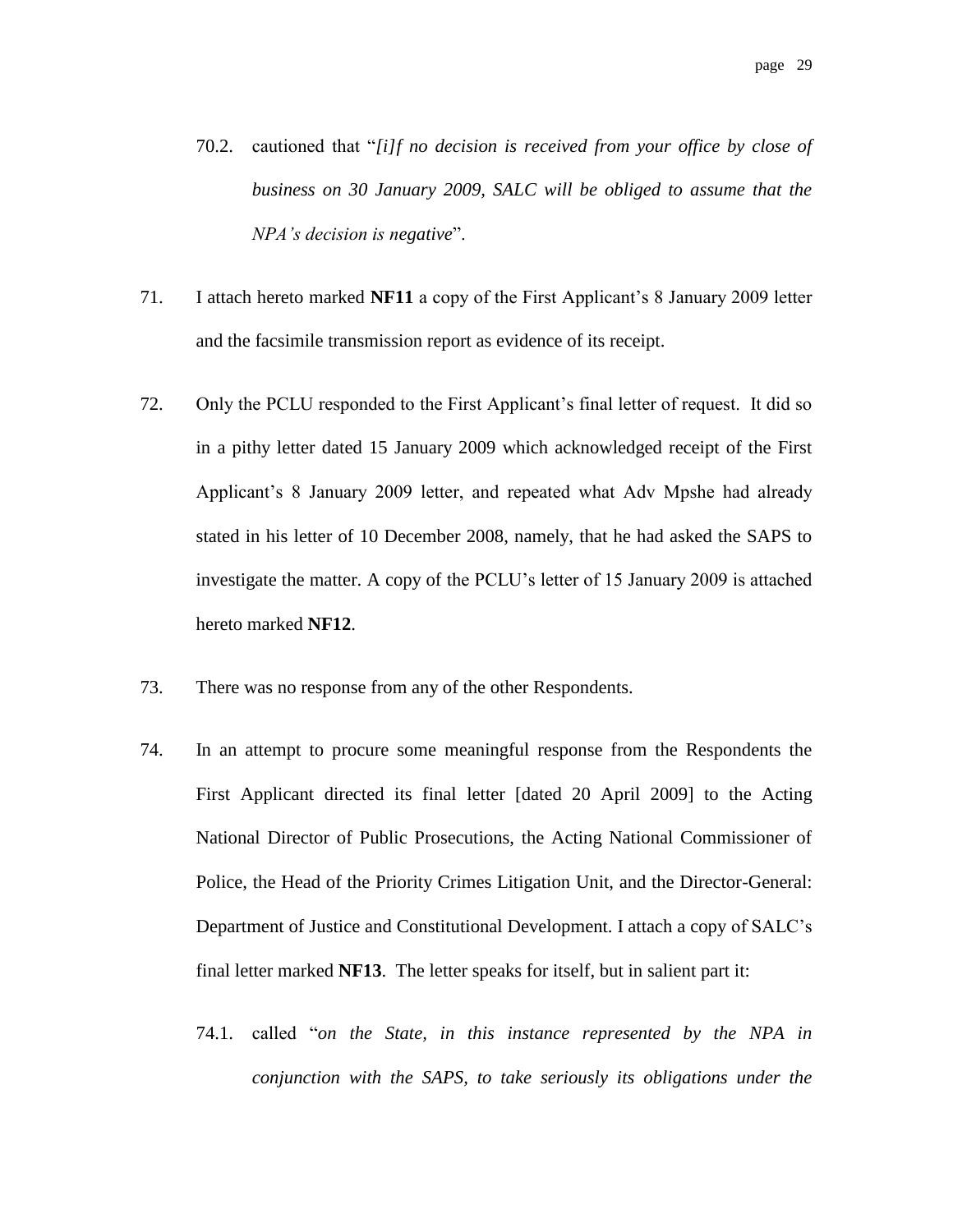*Rome Statute of the International Criminal Court and the ICC Act and to finalise its decision in response to SALC's request by no later than Friday 1 May 2009*"; and

- 74.2. requested that "*[t]he decision must be communicated to SALC", and if it was negative, requested that the State "provide full and adequate reasons for its failure to initiate an investigation and prosecution as requested and to provide those reasons to SALC by no later than Friday 1 May 2009*."
- 75. In that letter SALC placed on record that should no meaningful response be forthcoming "*it will have been compelled by the State to approach the High Court for appropriate relief*".
- 76. The deadline of 1 May 2009 was not met. A belated response was eventually forthcoming from the First Respondent on 19 June 2009. I attach hereto marked **NF14** a copy of the response. In it the Acting National Director (MJ Mpshe SC) says just this: "*I have been advised by the Acting National Commissioner of Police that the South African Police Service does not intend to initiate an investigation into the above matter*".
- 77. The letter does not provide any reasons. To date, there has been no further response from any of the Respondents in relation to the torture docket and the First Applicant's representations therein. The Applicants are thus constrained to regard the response as reflected in the First Respondent"s letter of 19 June 2009 as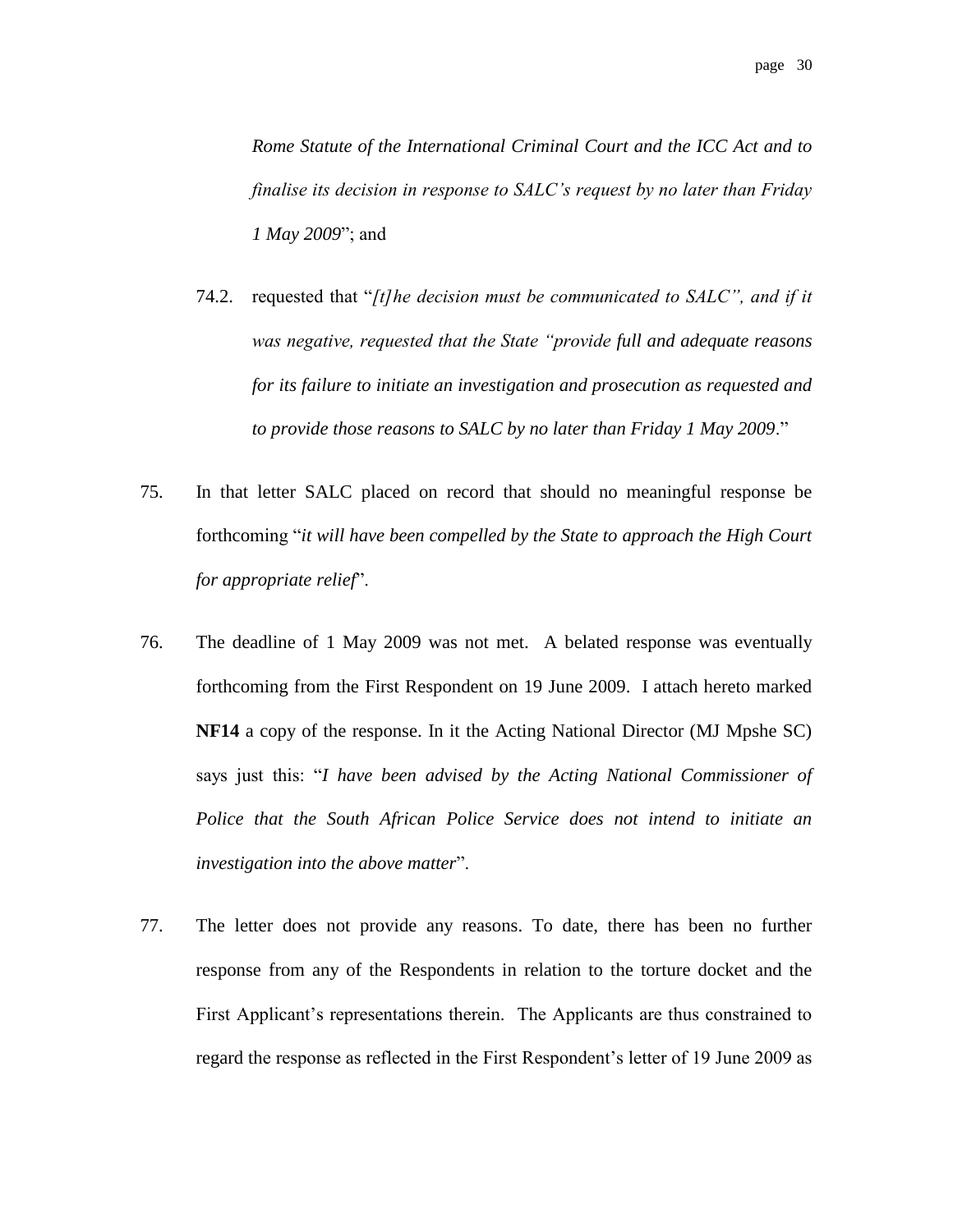a refusal and/or failure by the Respondents to take appropriate investigative action in response to the First Applicant"s request. The Applicants are accordingly compelled to approach this Court for the relief set out in the notice of motion.

## **REVIEW OF THE IMPUGNED DECISION(S)**

- 78. I come now to explain what the Applicants" grounds are for submitting that the decision(s) impugned in this application ought to be reviewed and set aside.
- 79. Before doing so, I am advised to set out certain salient features of the ICC Act. In doing so I intend to highlight the obligations upon the Respondents both under international law and in terms of the statute. It is these obligations – and the Respondents' failure to comply therewith – which are central to the Applicants' case.

# *South Africa's international and domestic commitment to the prosecution of international crimes*

80. The Rome Statute of the International Criminal Court was adopted on 17 July 1998. The treaty came into force in 2002 and allows the International Criminal Court jurisdiction over crimes committed after 1 July 2002. South Africa is a party to the Rome Statute and has been a vocal supporter of the International Criminal Court.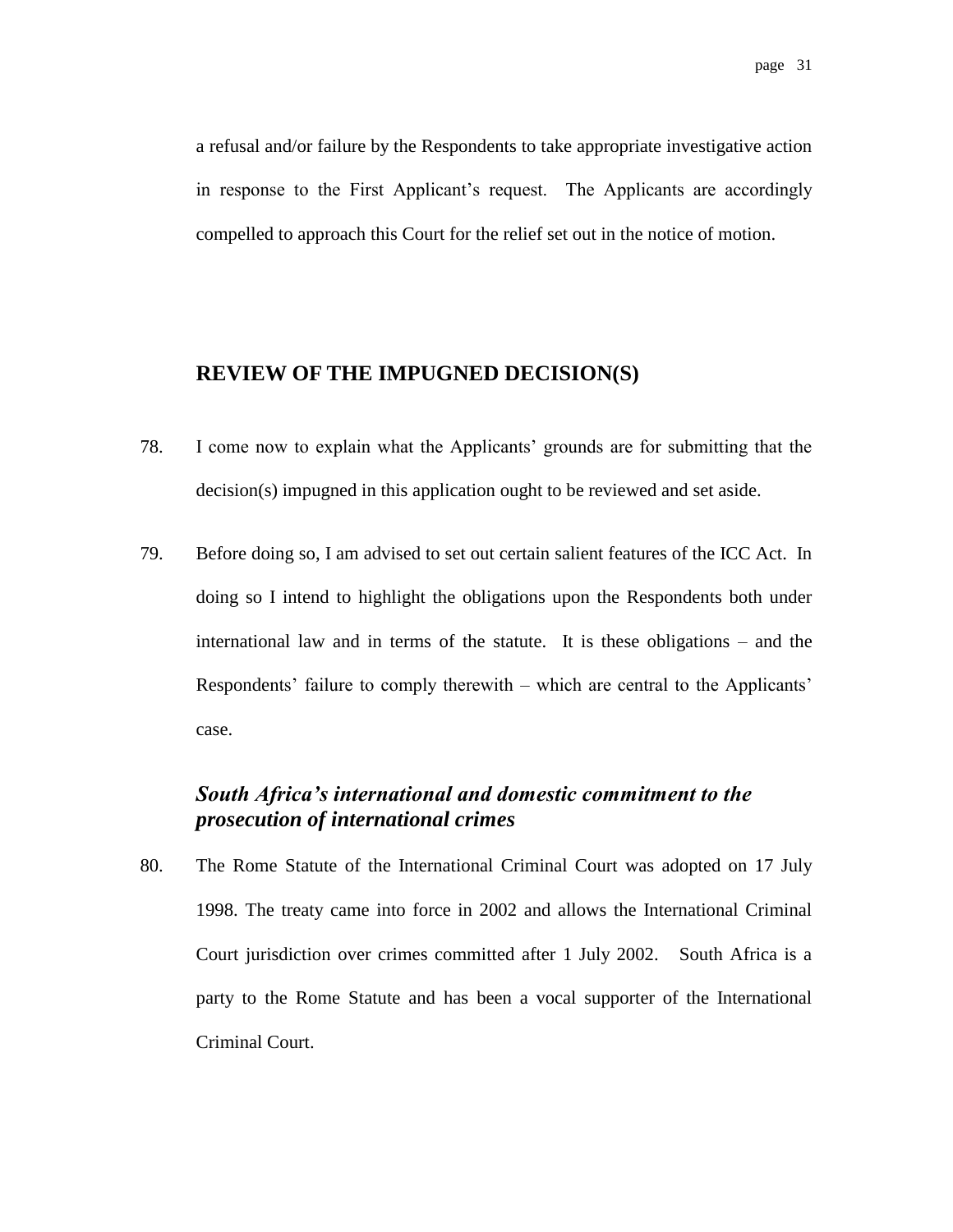- 81. In order to give effect to its complementarity obligations under the Rome Statute, South Africa incorporated the Rome Statute into its domestic law by means of the ICC Act. Prior to the ICC Act, South Africa had no municipal legislation on the subject of war crimes or crimes against humanity, and no domestic prosecutions of international crimes had taken place in South Africa.
- 82. Under the ICC Act, a structure is created for national prosecution of crimes defined in the Rome Statute. In other words, the ICC Act allows for the prosecution of crimes against humanity, genocide and war crimes before a South African Court.
- 83. Of importance in this application is that the ICC Act, in section 4(1), creates jurisdiction for a South African court over ICC crimes by providing that "*[d]espite anything to the contrary in any other law of the Republic, any person who commits [an ICC] crime, is guilty of an offence and liable on conviction to a fine or imprisonment*". Section 4(3) of the Act provides for extra-territorial jurisdiction. In terms of that section, a South African court has jurisdiction over a person who commits an ICC crime outside the territory of the Republic and "*that person, after the commission of the crime, is present in the territory of the Republic*". Section 4(3) deems such an offender's crime to have been committed in the territory of the Republic.
- 84. I am thus advised that the section confers on a South African Court jurisdiction over the offences detailed in the First Applicant"s torture docket. Accordingly,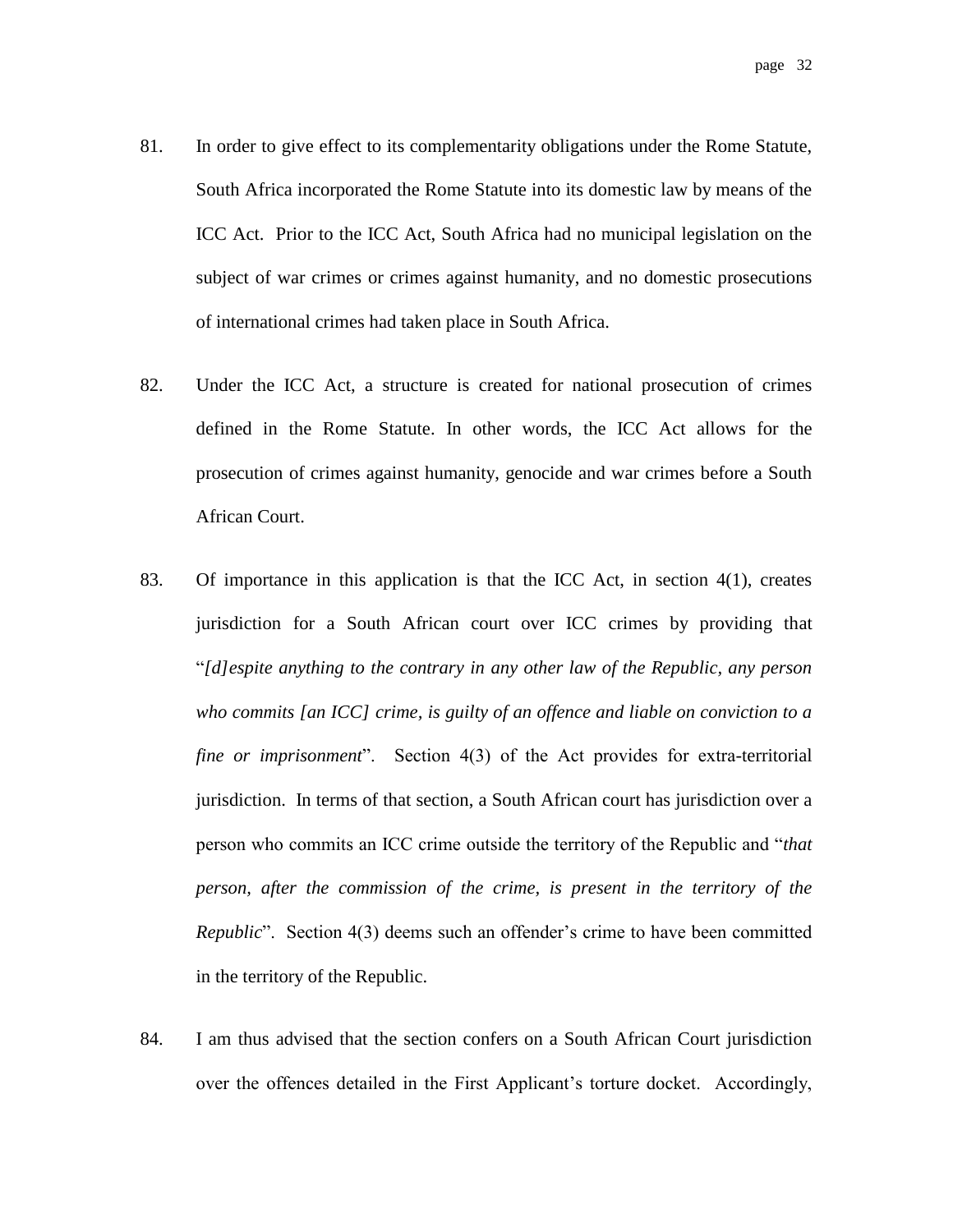under the ICC Act the prosecuting authority and the police are empowered to initiate an investigation and prosecution against the persons responsible for torture and other crimes against humanity committed in Zimbabwe after 1 July 2002 (the date on which the Rome Statute became operative).

- 85. The ICC Act recognises the complementary obligation on South African courts to investigate and prosecute the ICC offences of crimes against humanity, war crimes and genocide. The preamble, for instance, speaks of South Africa"s commitment to bring "*…persons who commit such atrocities to justice … in a court of law of the Republic in terms of its domestic law where possible*". And Section 3 of the ICC Act defines as one of its objects the enabling, "*as far as possible and in accordance with the principle of complementarity…, the national prosecuting authority of the Republic to prosecute and the High Courts of the Republic to adjudicate in cases brought against any person accused of having committed a crime in the Republic and beyond the borders of the Republic in certain circumstances*".
- 86. The Preamble provides the context to the enactment of the ICC Act: "*MINDFUL that-*
	- *\* throughout the history of human-kind, millions of children, women and men have suffered as a result of atrocities which constitute the crimes of genocide, crimes against humanity, war crimes and the crime of aggression in terms of international law;*
	- *\* the Republic of South Africa, with its own history of atrocities, has, since 1994, become an integral and accepted member of the community of nations;*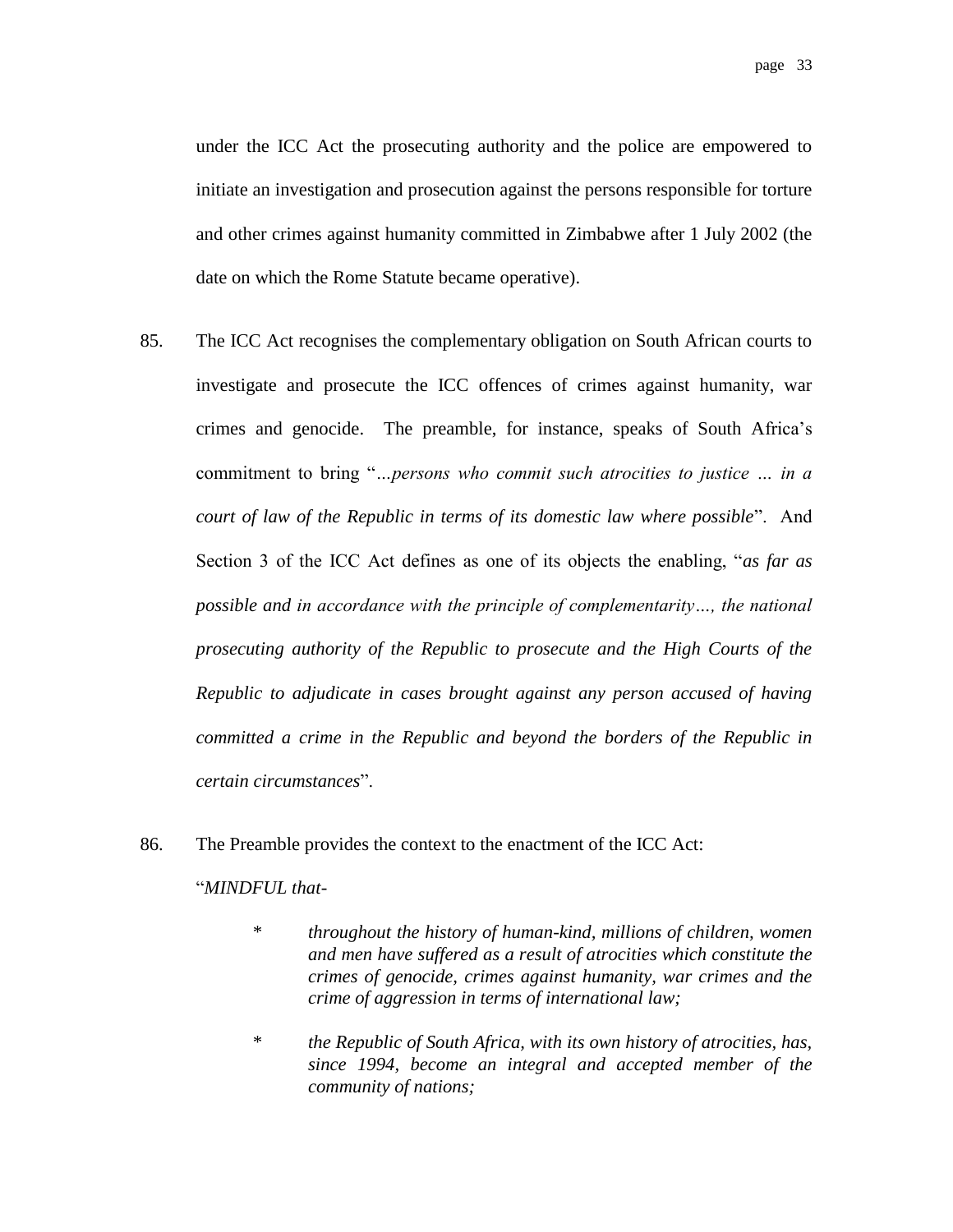- *\* the Republic of South Africa is committed to-*
	- *\* bringing persons who commit such atrocities to justice, either in a court of law of the Republic in terms of its domestic laws where possible, pursuant to its international obligations to do so when the Republic became party to the Rome Statute of the International Criminal Court, or in the event of the national prosecuting authority of the Republic declining or being unable to do so, in line with the principle of complementarity as contemplated in the Statute, in the International Criminal Court, created by and functioning in terms of the said Statute; and*
	- *\* carrying out its other obligations in terms of the said Statute …*"
- 87. The preamble records that South Africa has an international obligation under the Rome Statute, to bring the perpetrators of crimes against humanity to justice, in a South African court under our domestic law where possible.
- 88. The Act makes it clear that it favours the prosecution of international crimes, if needs be by domestic prosecution in South Africa.
- 89. The first object of the Act recorded in section 3(a) is to create a framework to ensure that the Rome Statute is effectively implemented in South Africa.
- 90. The second object of the Act, recorded in section 3(b), is to ensure that anything done in terms of the ICC Act, conforms with South Africa"s obligations under the Rome Statute, including its obligation to prosecute the perpetrators of crimes against humanity.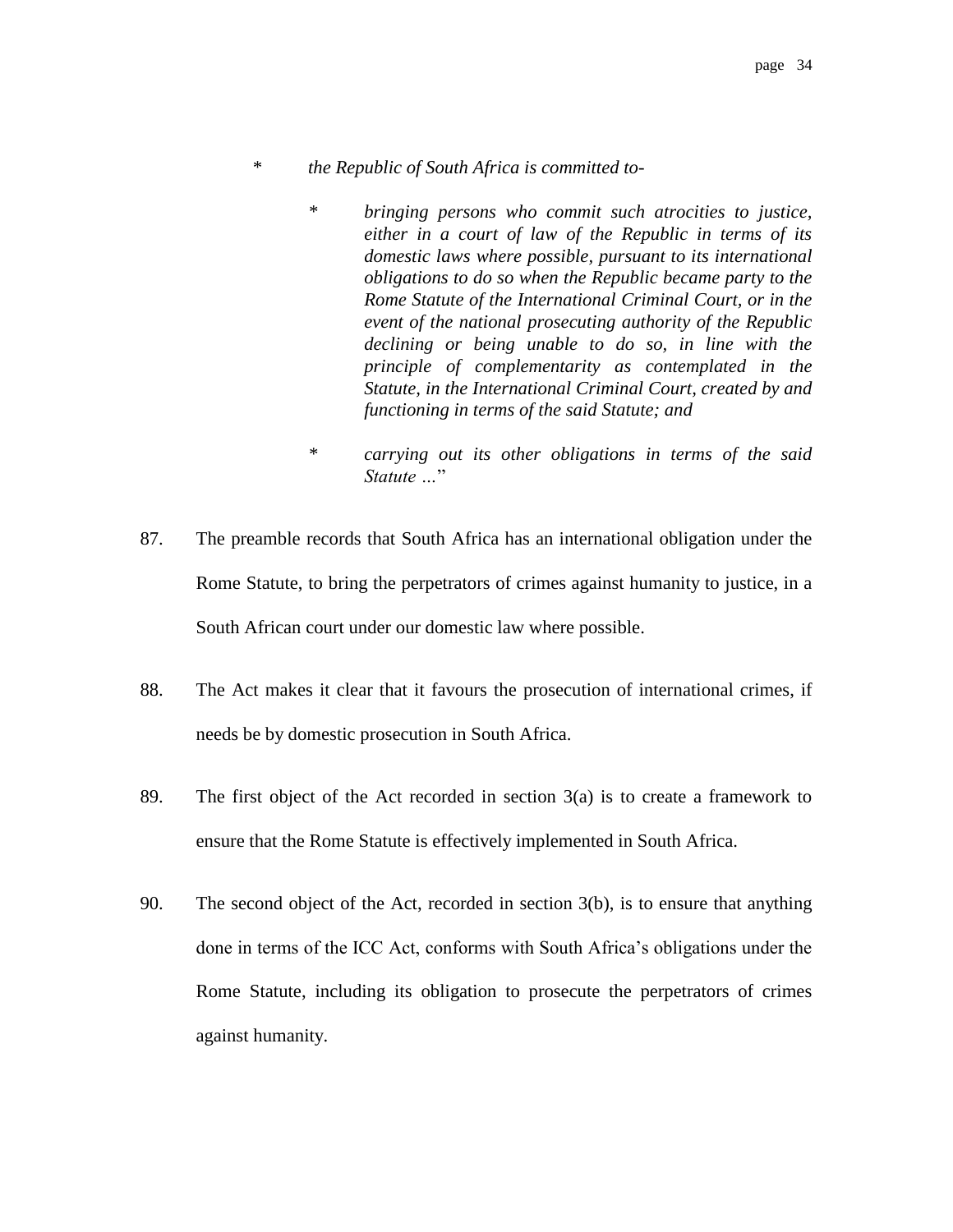- 91. Another object of the Act recorded in s 3(d), is to enable the NPA to prosecute, and the High Courts to adjudicate, cases against people accused of having committed crimes against humanity, both inside South Africa and beyond its borders.
- 92. Although such a prosecution may only be brought with the consent of the National Director of Public Prosecutions, he is obliged in terms of section 5(3), when he considers whether to institute such a prosecution, to:

"*give recognition to the obligation that the Republic, in the first instance and in line with the principle of complementarity as contemplated in article 1 of the Statute, has jurisdiction and the responsibility to prosecute persons accused of having committed a crime*".

# *The Respondents failed to appreciate the nature and extent of their statutory obligations*

- 93. I am advised that the discretion of the Respondents to refuse to initiate an investigation and/or prosecution is significantly curtailed under the ICC Act.
- 94. The Respondents" failure and/or refusal to take action is inconsistent with the aims of the ICC Act, the primary objective of which is to secure prosecution of individuals alleged to be guilty of crimes against humanity, war crimes and genocide.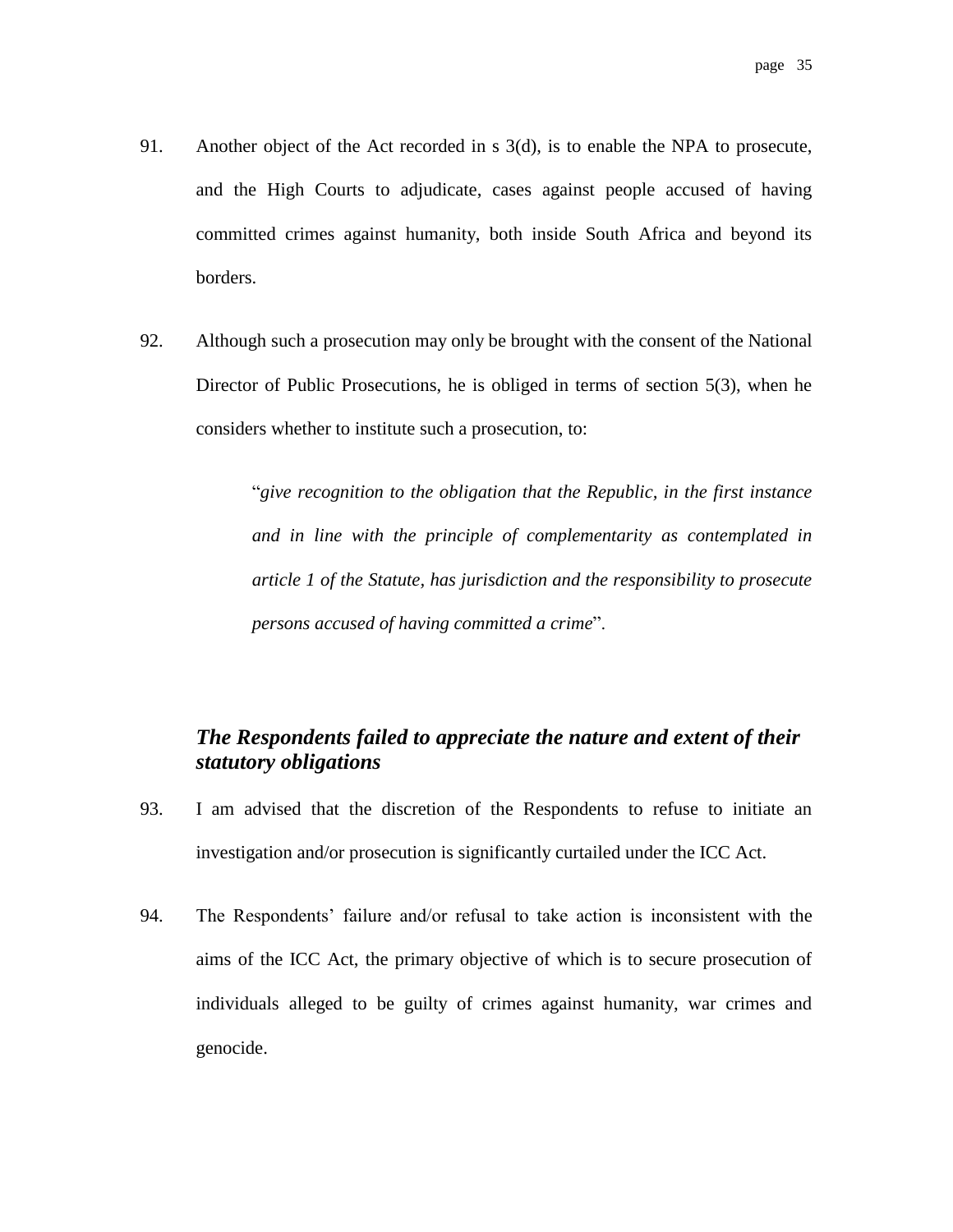- 94.1. The Preamble to the ICC Act records that the obligation imposed on South Africa authorities under the Act is to "*[bring] persons who commit such atrocities to justice, either in a court of law of the Republic in terms of its domestic laws where possible, pursuant to its international obligations to do so when the Republic became party to the Rome Statute of the International Criminal Court*".
- 94.2. Section 3 (Objects of the Act) stipulates that one of the Act"s objects is "*to enable, as far as possible and in accordance with the principle of complementarity … the national prosecuting authority of the Republic to prosecute and the High Courts of the Republic to adjudicate in cases brought against any person accused of having committed a crime in the Republic and beyond the borders of the Republic in certain circumstances*".
- 95. The Respondents" failure and/or refusal to take action is inconsistent with South Africa"s treaty obligations under the Rome Statute of the International Criminal Court.
	- 95.1. The weight of this obligation is made clear under Section 5(5) of the ICC Act: "*[i]f the National Director, for any reason, declines to prosecute a person under this section, he or she must provide the Central Authority [the Director-General: Justice and Constitutional Development] with the full reasons for his or her decision and the Central Authority must*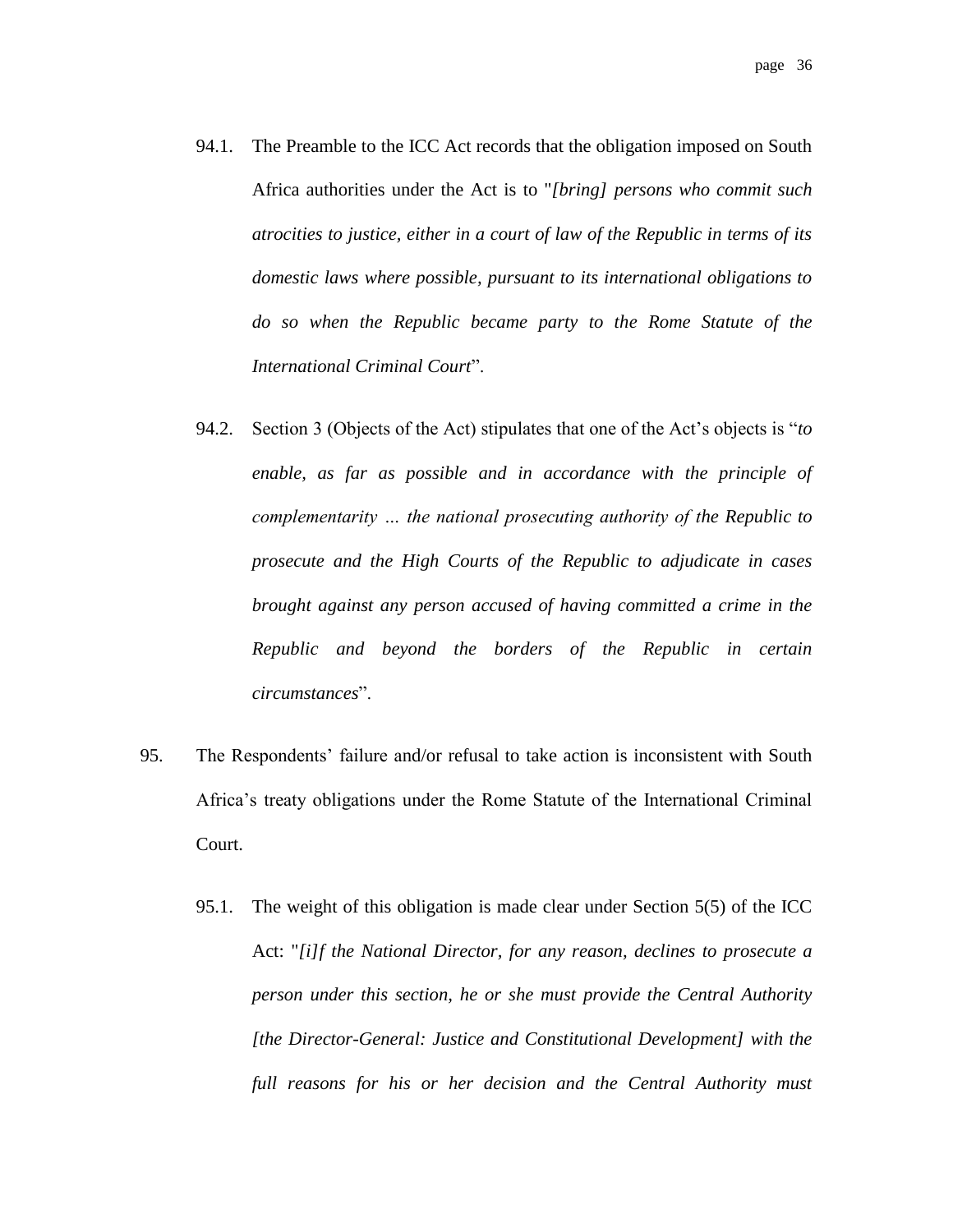*forward that decision, together with the reasons, to the Registrar of the [International Criminal] Court.*"

- 96. The Respondents" failure and/or refusal to investigate is inconsistent with the NPA"s Prosecution Policy and their obligations under the National Prosecuting Authority Act:
	- 96.1. The NPA Prosecution Policy (as amended on 1 December 2005) states in its preamble that "*[p]rosecutors are the gatekeepers of the criminal law. They represent the public interest in the criminal justice process*". The Policy then provides as follows in salient part:

"*The Prosecuting Authority has the power and responsibility to institute and conduct criminal proceedings on behalf of the State and to carry out any necessary functions incidental thereto*."

"*The Prosecution Policy must be tabled in Parliament and is binding on the Prosecution Authority. The National Prosecuting Authority Act also requires that the United Nations Guidelines on the Role of Prosecutors should be observed*".

96.2. I highlight that the UN Guidelines on the Role of Prosecutors provides as follows in paragraph 15:

> "*15. Prosecutors shall give due attention to the prosecution of crimes committed by public officials, particularly … grave violations of human rights and other crimes recognized by*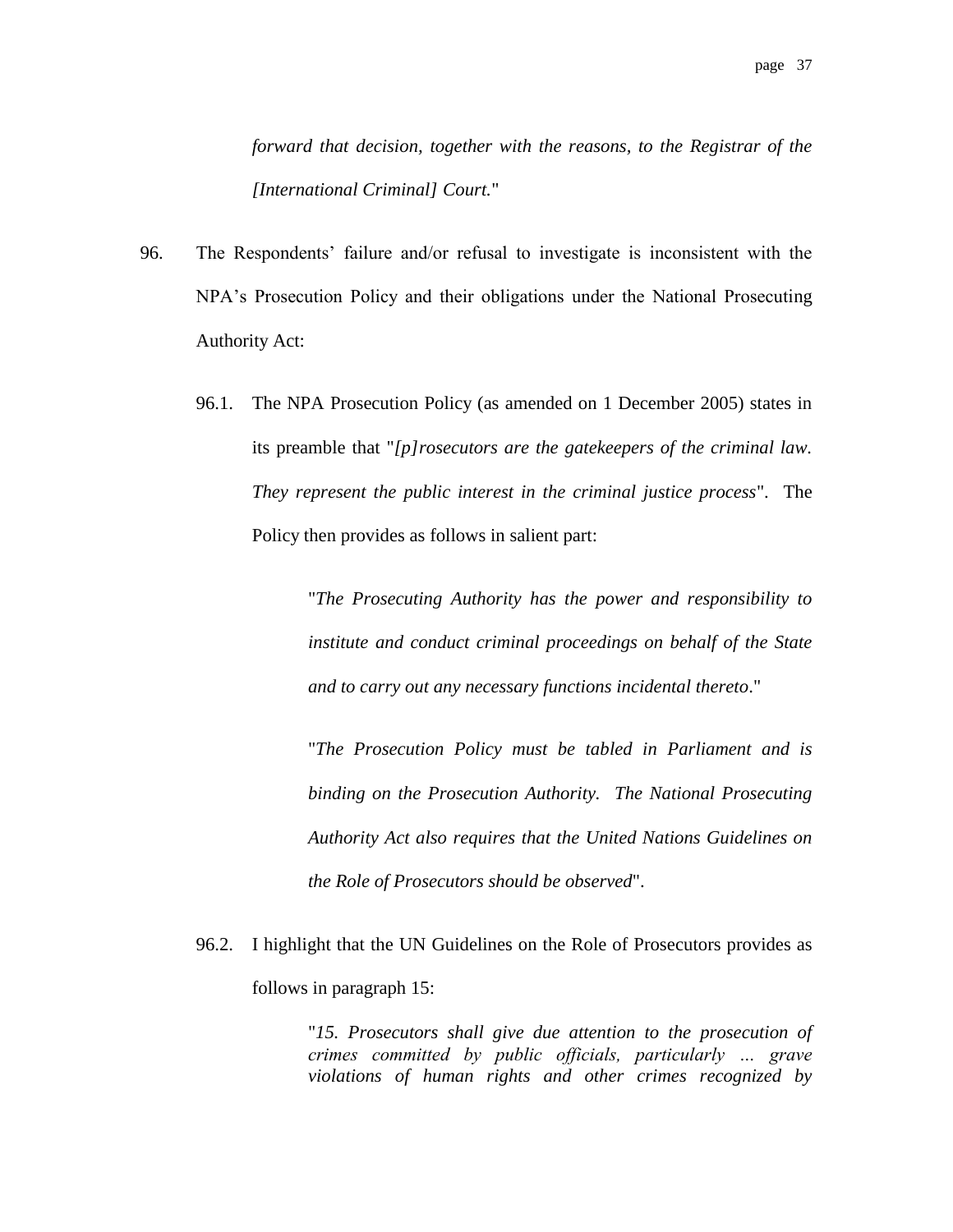*international law and, where authorized by law or consistent with local practice, the investigation of such offences*."

- 96.3. Of obvious importance in this regard is that the State has chosen to create a Priority Crimes Litigation Unit in order that the crimes under the ICC Act are prioritised, investigated and prosecuted by a specialist and dedicated body of prosecutors and investigators.
- 96.4. The Prosecution Policy furthermore provides that prosecutions should ordinarily follow unless "*public interest demands otherwise*".
- 96.5. In terms of the Policy, when considering whether or not it will be in the public interest to prosecute, prosecutors should consider all relevant factors, including:

"*The nature and seriousness of the offence*

*• The seriousness of the offence, taking into account the effect of the crime on the victim, the manner in which it was committed, the motivation for the act and the relationship between the accused and the victim.*

*• The nature of the offence, its prevalence and recurrence, and its effect on public order and morale.*

• The economic impact of the offence on the community, its threat *to people or damage to public property, and its effect on the peace of mind and sense of security of the public. …*".

96.6. I am advised that these considerations indicate that an investigation or prosecution under the ICC Act should ordinarily follow and that there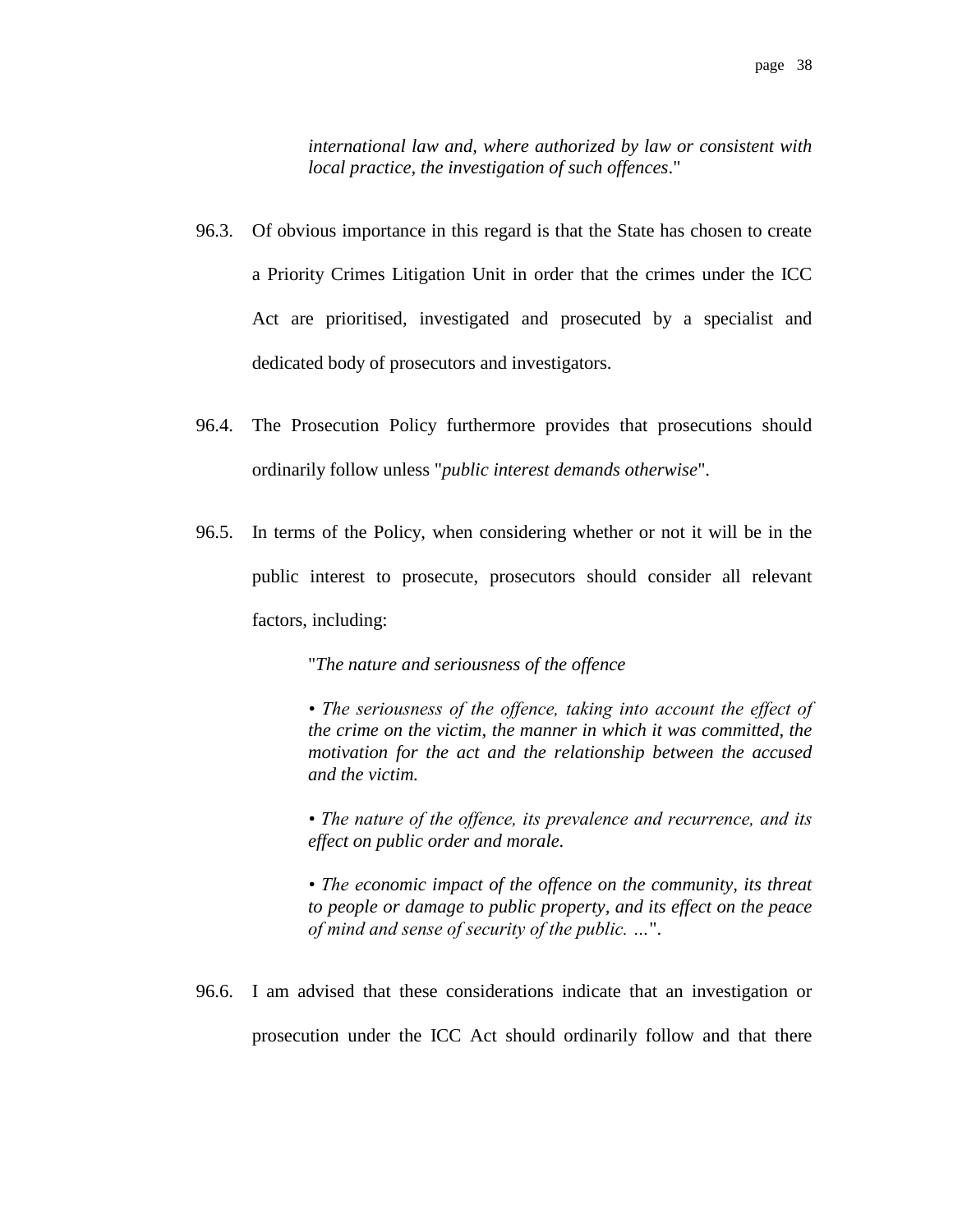must be compelling reasons of public interest to forestall or prevent such action by the prosecuting arm of government.

- 96.7. In deciding on what is in the public interest an overriding consideration ought to be the gravity of crimes such as genocide, crimes against humanity and war crimes, their universal condemnation and the international community's commitment to repressing them.
- 96.8. Similarly, South Africa"s interest in not becoming a "*safe haven*" for perpetrators of such crimes should form part of the overall "*public interest*" in prosecuting such crimes.
- 96.9. Furthermore, I submit that in the circumstances of this case the First Applicant"s torture docket presented substantial and compelling evidence of very serious crimes. In all the interactions with the Respondents, the contrary has never been suggested, nor could it be. It was incumbent on the Respondents to accord appropriate weight to the docket, since the evidence therein shows that identified individuals committed serious ICC crimes and that those individuals visit South Africa with sufficient regularity as to make their arrest and prosecution a real prospect.
- 96.10. Additionally, I submit that the Respondents failed entirely to respond, let alone appreciate, the offer expressed by the First Applicant in its 15 December 2008 letter wherein it tendered to offer specific assistance in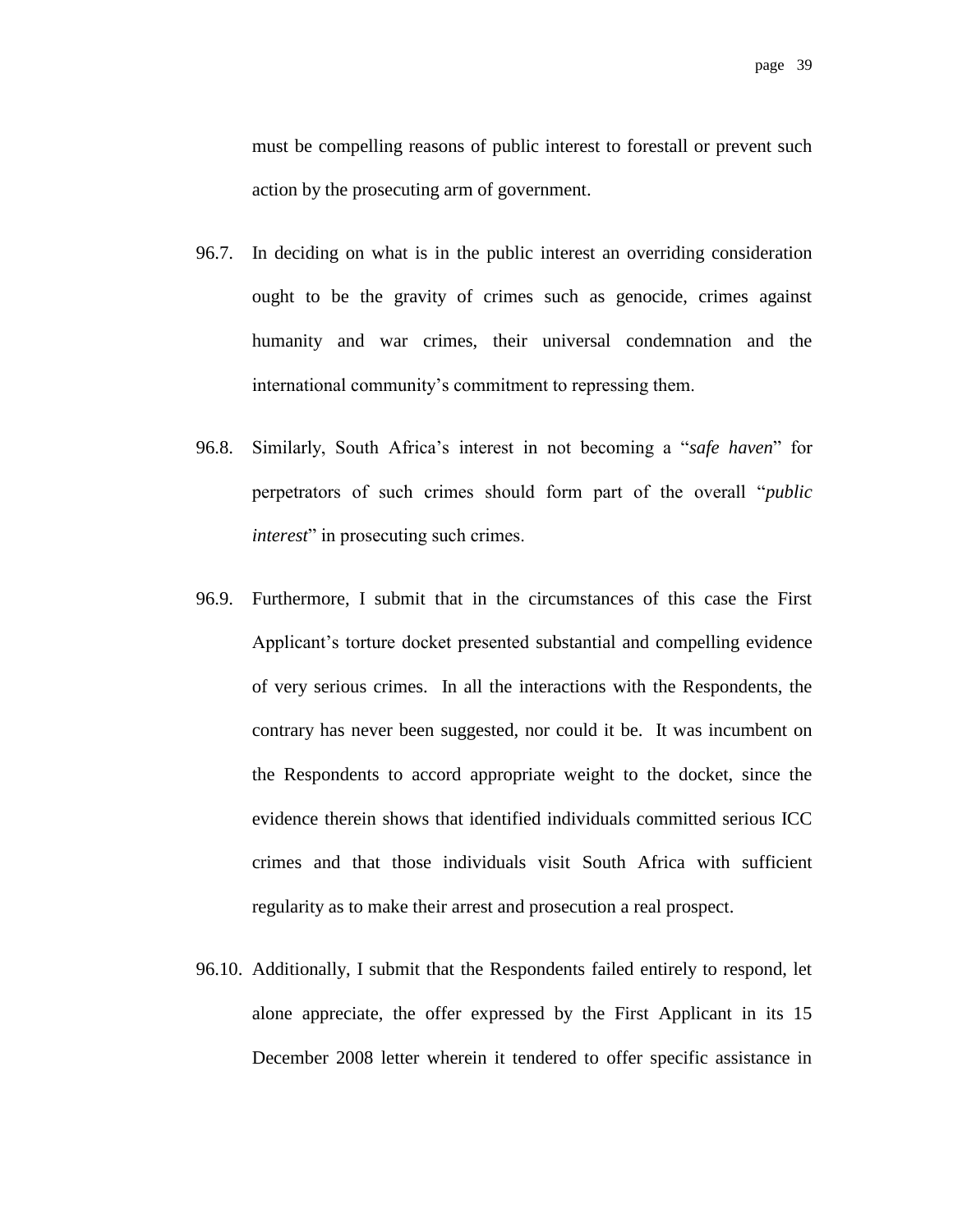respect of any investigation that the PCLU initiated on the strength of the evidence provided by the First Applicant in the torture docket. It will be recalled that the First Applicant undertook to:

- 96.10.1. assist the PCLU in identifying witnesses and other individuals who can corroborate the provided evidence of systemic torture by specific Zimbabwean officials;
- 96.10.2. make necessary arrangements, including covering travel and accommodation costs for identified witnesses so that they are available to the PCLU in furtherance of the investigation;
- 96.10.3. provide the NPA with additional information regarding continued torture by Zimbabwean officials, and to assist the PCLU in seeking to obtain evidence and testimony corroborating such information.
- 97. I am advised that the impugned decision(s) amounting to a refusal and/or failure to institute an investigation and/or a prosecution – constitute(s) "*administrative action*" within the meaning of PAJA, alternatively fall(s) to be reviewed under the constitutional principle of legality as derived from the rule of law.
- 98. I respectfully submit that through the ICC Act, Parliament in compliance with South Africa"s international obligations – has provided the means by which international crimes are to be investigated and prosecuted in South Africa.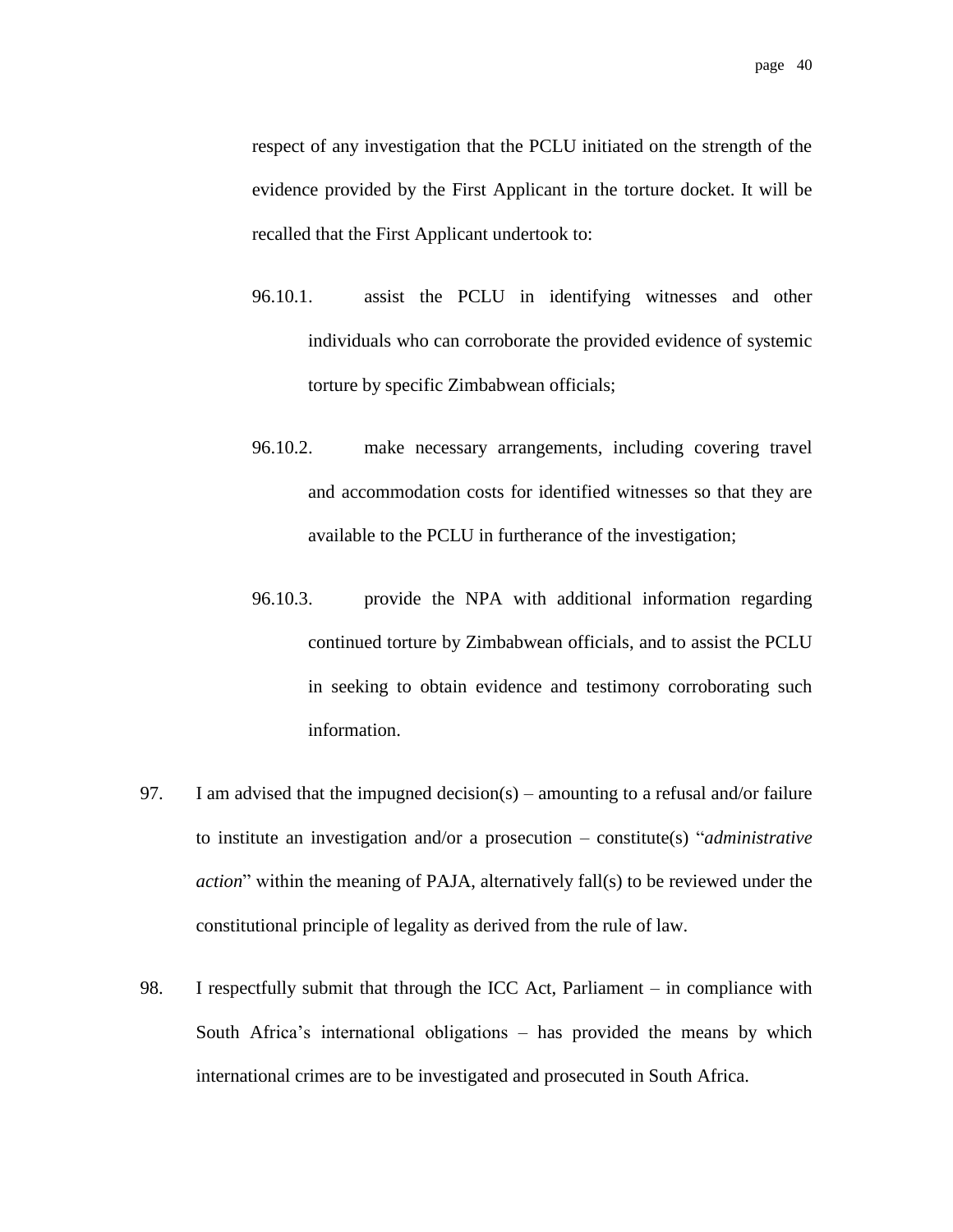- 99. I further respectfully submit that in the torture docket, the Respondents were provided with a comprehensive and substantiated basis for initiating an investigation into torture as a crime against humanity. Their prolonged refusal and/or failure to act in conformity with their obligations under the ICC Act must accordingly be reviewed and set aside on the following grounds:
	- 99.1. by virtue of section 6(2)(e)(ii) of PAJA on the basis that "*the action was taken … for an ulterior purpose or motive*";
	- 99.2. by virtue of section 6(2)(d) of PAJA on the basis that "*the action was materially influenced by an error of law*";
	- 99.3. by virtue of section 6(2)(e)(iii) of PAJA in that "*irrelevant considerations were taken into account or relevant considerations were not considered*";
	- 99.4. by virtue of section  $6(2)(e)(vi)$  of PAJA the decision was taken "*arbitrarily or capriciously*";
	- 99.5. by virtue of section 6(2)(f)(ii) of PAJA the decision is "*not rationally connected to (aa) the purpose for which it was taken; (bb) the purpose of the empowering provision; (cc) the information before the administrator; or (dd) the reasons given for it by the administrator*";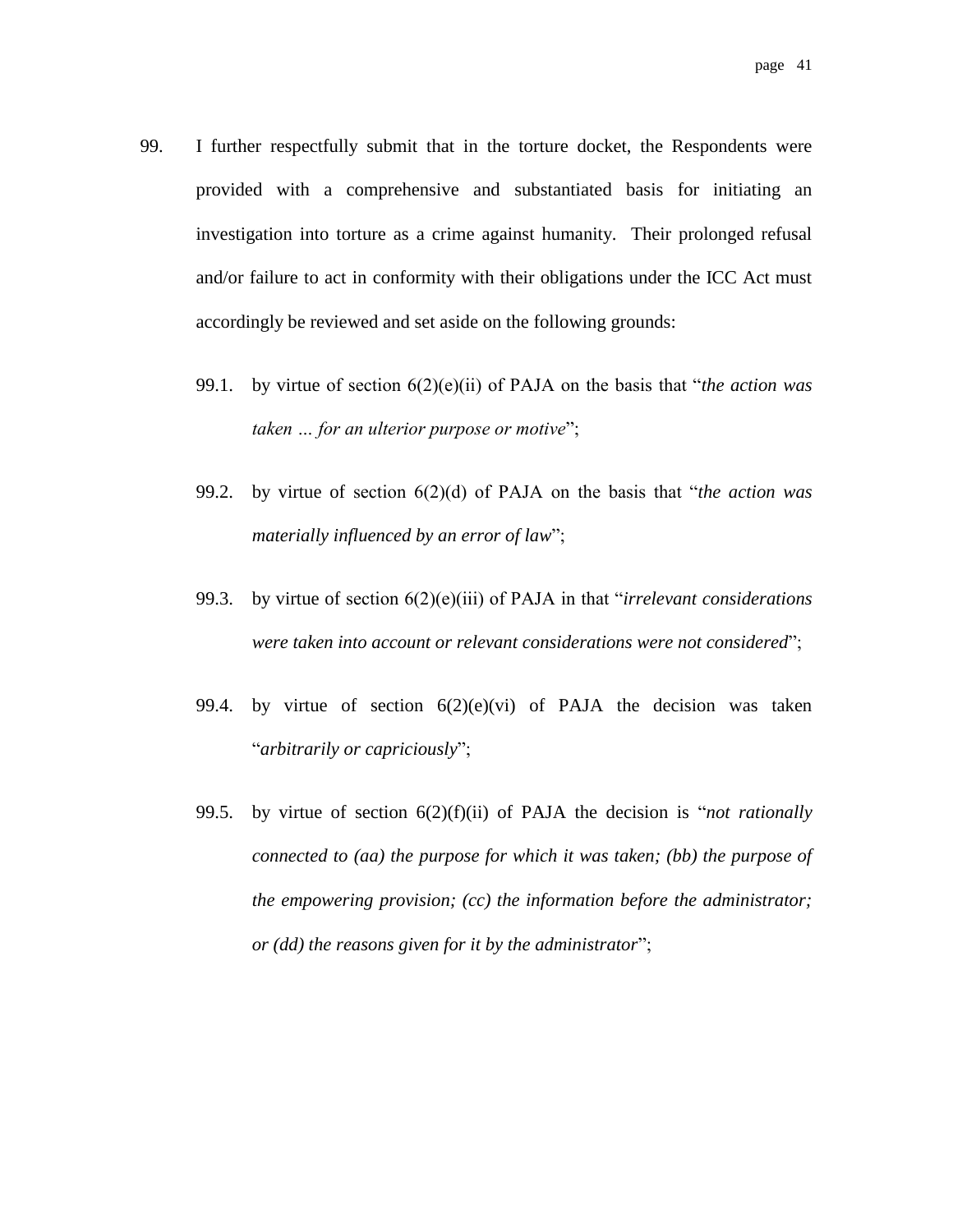- 99.6. by virtue of section 6(2)(h) of PAJA the decision is "*so unreasonable that no reasonable person could have so exercised the power or performed the function*"; or
- 100. Furthermore, on repeated occasions the First Applicant requested reasons in the event of an adverse decision. No such reasons have been provided by the Respondents and accordingly I submit in accordance with the provisions of section 5(3) of PAJA that it is to be presumed in these proceedings that the Respondents acted without good reason.
- 101. Independently of PAJA, the prolonged refusal and/or failure by the Respondents to act in conformity with their obligations under the ICC Act, as well as their obligations under Section 179 of the Constitution read with the requirements of the National Prosecution Authority Act, violates the constitutional principle of legality.
- 102. In addition, the inexcusable delays by the Respondents violate Section 237 of the Constitution which requires all constitutional obligations to be performed diligently and without delay.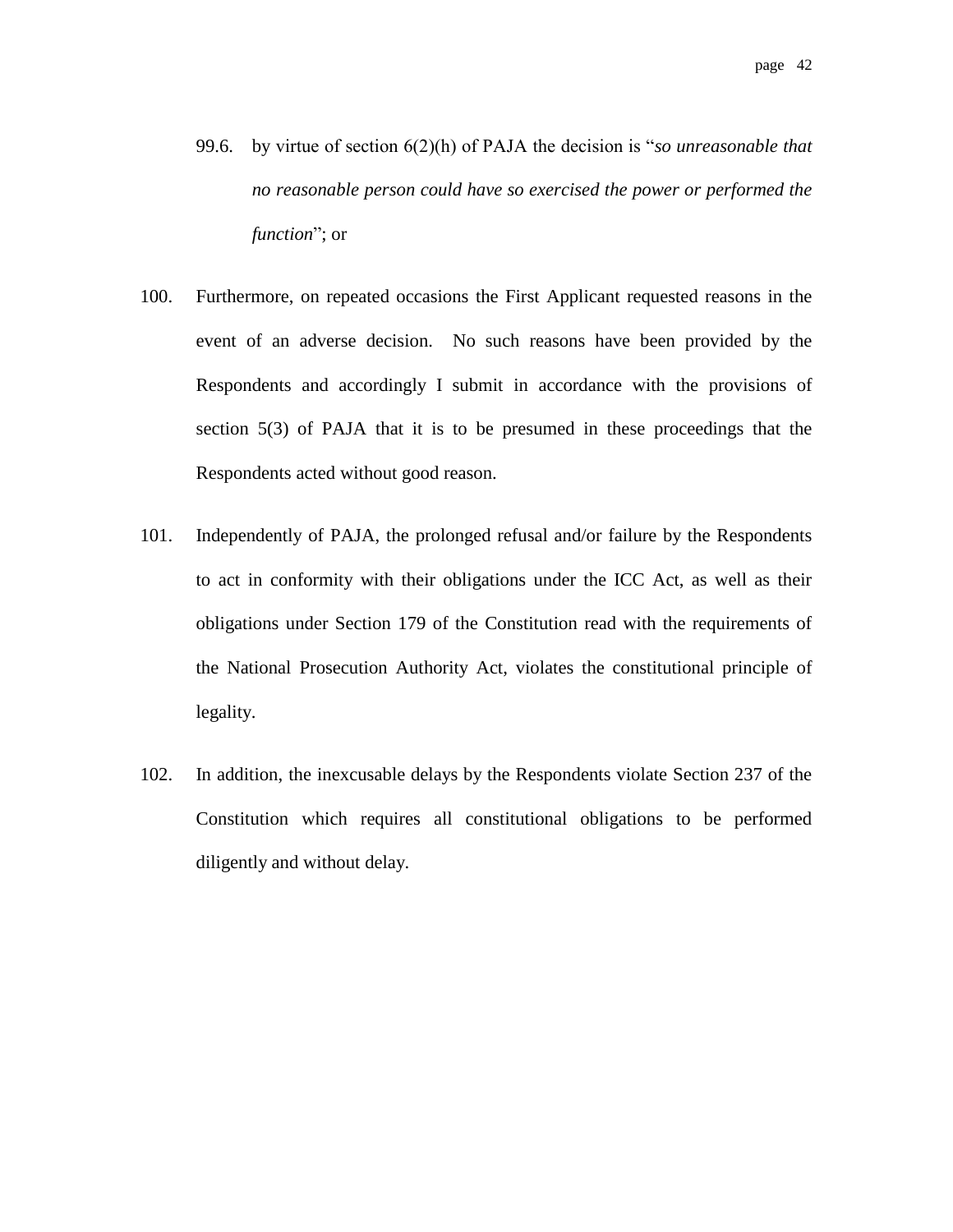# **FULL RECORD OF THE IMPUGNED DECISION(S) TO BE DISCLOSED**

- 103. In their refusal and/or failure to investigate the crimes detailed in the torture docket, the Respondents have not provided any reasons for their decision(s). That is so notwithstanding the First Applicant's repeated requests that any negative decision by the Respondents be accompanied by comprehensive reasons.
- 104. I am advised that in any event, the ICC Act requires that "*[i]f the National Director, for any reason, declines to prosecute a person under this section, he or she must provide the Central Authority [the Director-General: Justice and Constitutional Development] with the full reasons for his or her decision and the Central Authority must forward that decision, together with the reasons, to the Registrar of the [International Criminal] Court*."
- 105. In the circumstances, I submit that it is be incumbent on the Respondents to disclose a complete Record to the Court and the Applicants (in terms of Rule 53) in order that the impugned decision(s) be reviewed and assessed against the Constitution"s standards of administrative fairness, justice and legality. I submit that the full disclosure of these records is also in the public interest: the public is entitled to know why the South African National Prosecuting Authority and the South African Police Service are refusing and/or failing to comply timeously and appropriately with their obligations under an international treaty and the ICC Act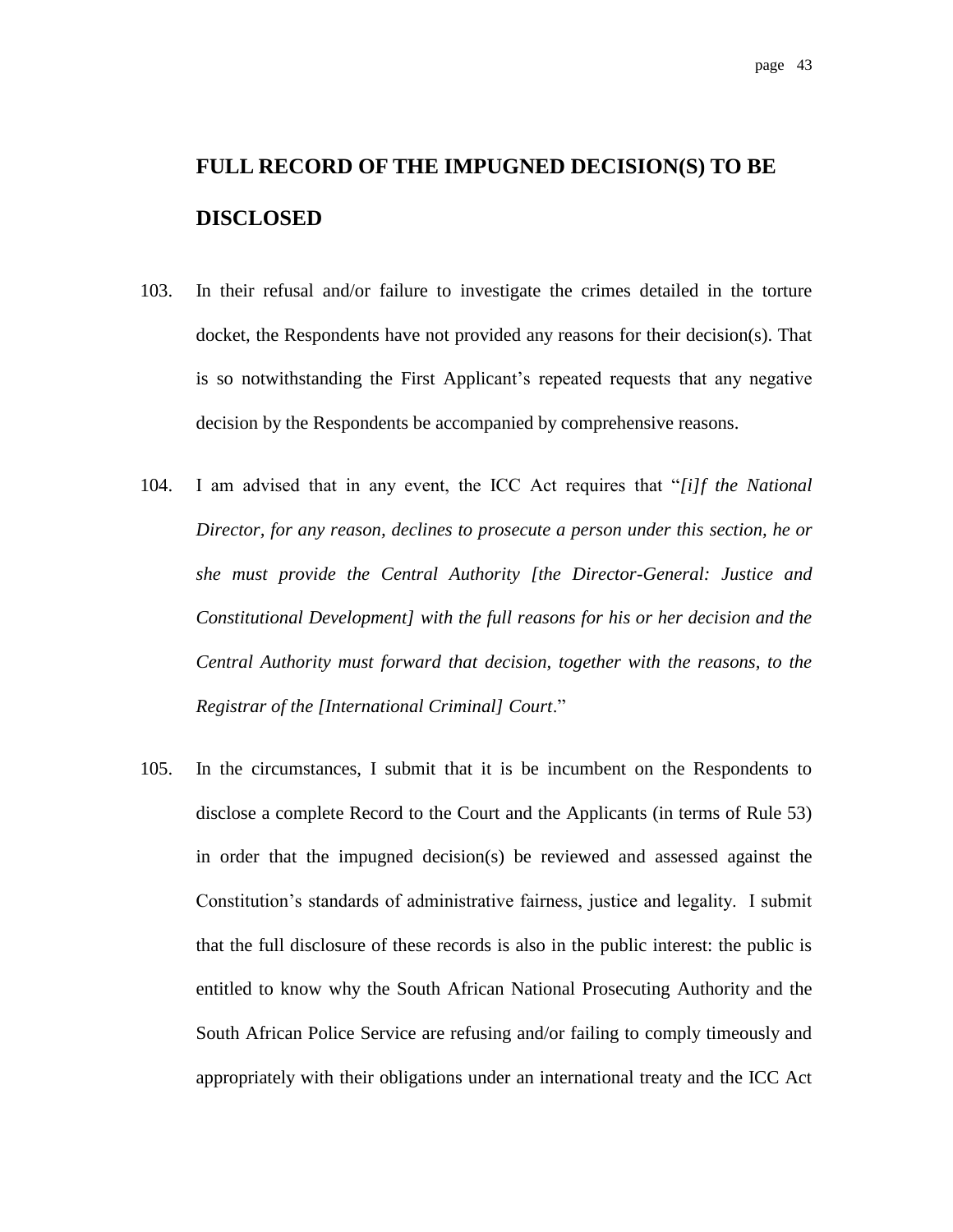in response to fully motivated representations for the investigation and prosecution of individuals responsible for torture as a crime against humanity.

- 106. Accordingly, the Applicants bring this application under Rule 53 of the Uniform Rules and seek complete records of the deliberations and the decisions of the First, Second and Fourth Respondents, which would include any deliberations and decisions of the Director-General of Justice and Constitutional Development (the Third Respondent), in relation to the First Applicant"s representations in the torture docket.
- 107. I am advised that it is trite that the applicant in review proceedings is entitled to the full record of the proceedings sought to be set aside. The purpose of filing the record is to enable the applicant and the court fully to assess the lawfulness of the decision-making process. It confers real benefits on the applicant to scrutinise the decision and, if necessary, to then amend his or her notice of motion or supplement his or her grounds of review under Rule 53.
- 108. I have been advised that in terms of the relevant case law (with which the Respondents are no doubt familiar) it is appropriate to require the production of all documents that were/are "*at the Respondents' disposal*" and relevant to the impugned decision(s) as well as documents that "*are by reference incorporated in the file before [them]*".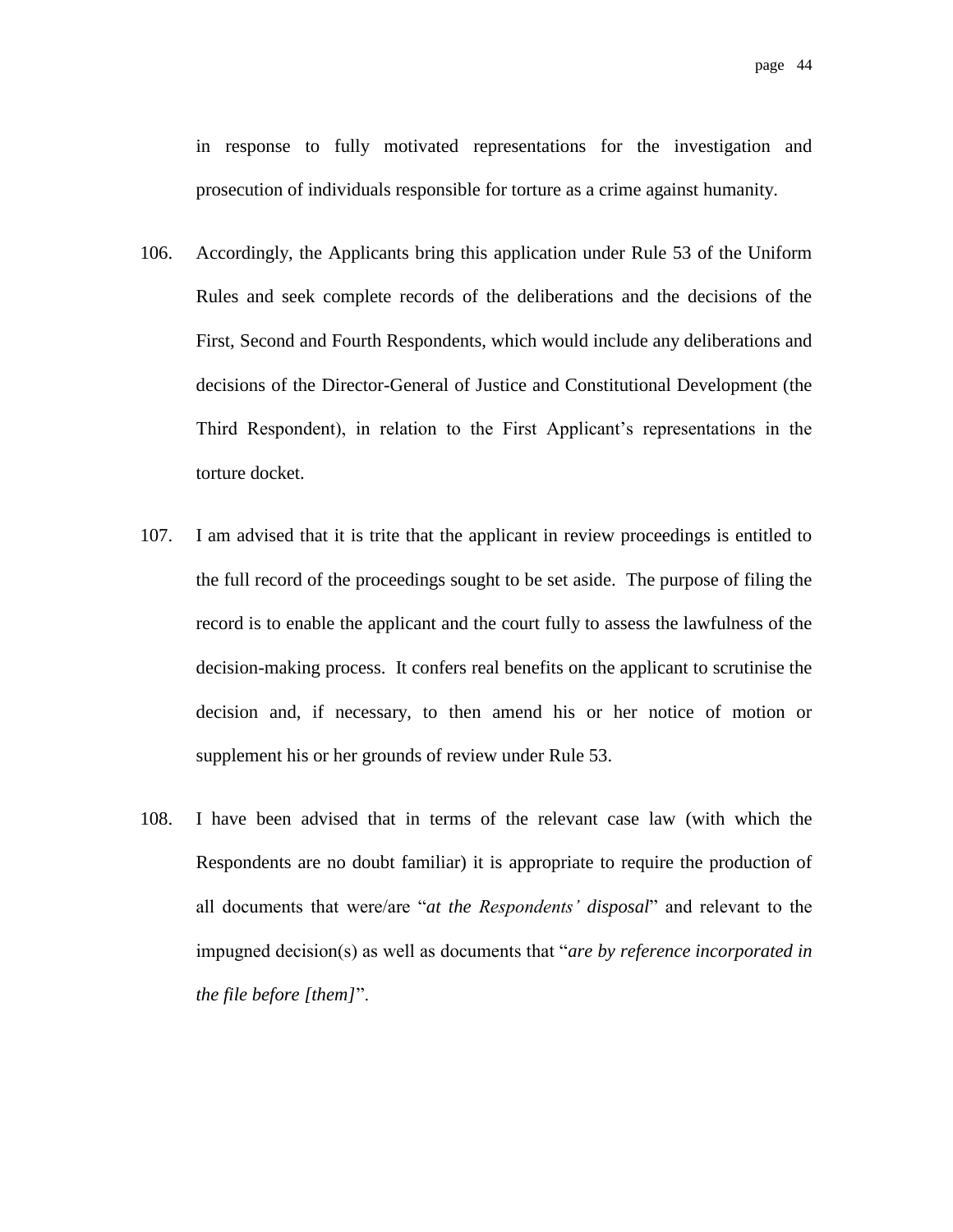109. Naturally, once the Record has been delivered by the Respondents, the Applicants will if so advised seek to amend their notice of motion and supplement their founding papers in accordance with Rule 53(4).

# **RELIEF TO BE SOUGHT AT THE HEARING OF THIS MATTER**

- 110. In its Notice of Motion the Applicants seek an order declaring the impugned decision(s) to be unlawful and invalid, together with an order reviewing and setting aside the decision(s).
- 111. Given the delays already experienced by the First Applicant in response to its representations to the Respondents and the refusal/and or failure by the Respondents to act appropriately in response to their obligations under the Rome Statute, the ICC Act and the Constitution, I am advised that the Applicants are additionally entitled to an order remitting the decision with clear directions on at least the following matters:
	- 111.1. An indication that the Respondents are required to consider South Africa"s international law and domestic law obligations in relation to the investigation and prosecution of international crimes;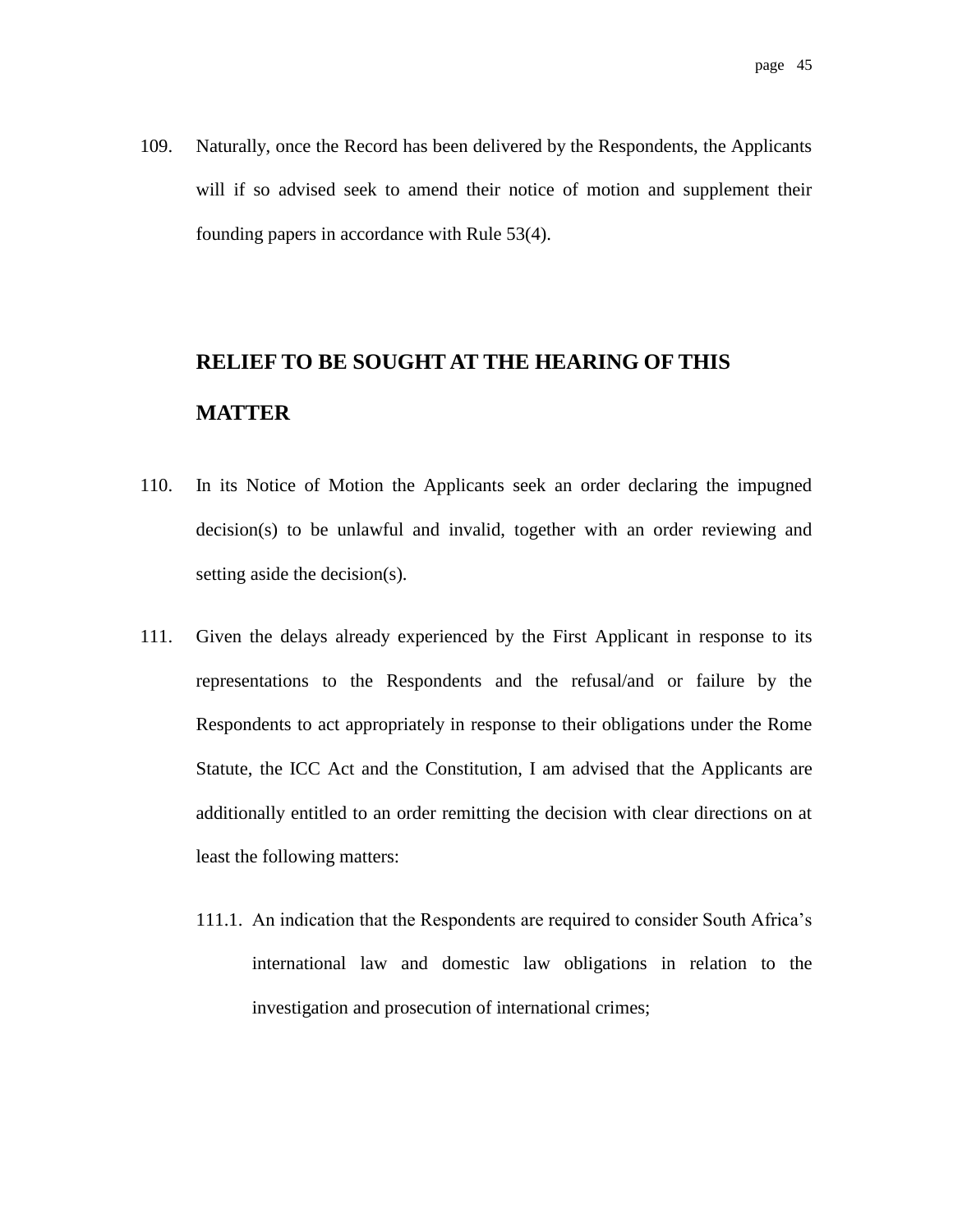- 111.2. An indication that under section 179(2) of the Constitution the NPA is entrusted with "*the power to institute criminal proceedings on behalf of the state*" and that under section 237 of the Constitution such obligation "*must be performed diligently and without delay*".
- 111.3. An indication that the NPA is required to act in compliance with its own policy commitment under the NPA Prosecution Policy as read with the National Prosecuting Authority Act by giving due attention to the "*prosecution of crimes committed by public officials, particularly … grave violations of human rights and other crimes recognized by international law and, where authorized by law or consistent with local practice, the investigation of such offences*".

## **PRAYER**

112. For the reasons set out above, the Applicants pray for the relief set out in the Notice of Motion to which this affidavit is annexed.

**DEPONENT**